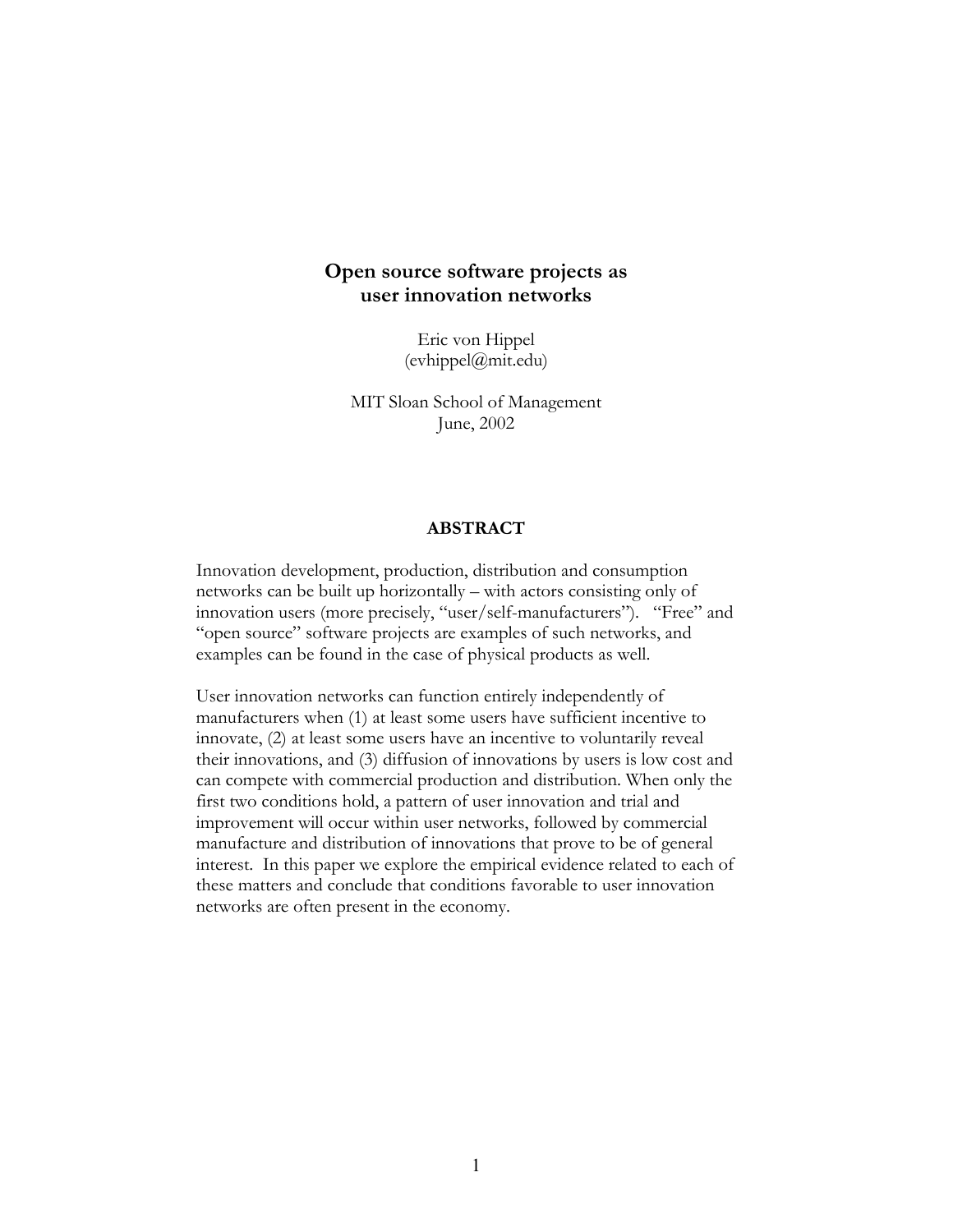# **Open source software projects as user innovation networks**

## **1.0 Introduction**

 $\overline{a}$ 

"Free" and "open source" software projects<sup>1</sup> are innovation development, production, distribution and consumption networks that are distributed horizontally across many software users. User innovation networks have a great advantage over the manufacturer-centric innovation development systems that have been the mainstay of commerce for hundreds of years: they enable each using entity, whether an individual or a corporation, to develop exactly what it wants rather than being restricted to available marketplace choices or relying on a specific manufacturer to act as its (often very imperfect) agent. Moreover, individual users do not have to develop everything they need on their own: they can benefit from innovations developed by others and freely shared within and beyond the user network.

In the "functional" sources of innovation lexicon, economic actors are defined in terms of the way in which they expect to derive benefit from a given innovation. Thus, if they are firms or individuals that expect to profit from an innovation by in-house use they are innovation "users." Innovation "manufacturers," in contrast, are firms or individuals that expect to profit from an innovation by selling it in the marketplace (von Hippel 1988). By user "network" we mean user nodes interconnected by information transfer links which may involve face-to-face, electronic or any other form of communication. User networks

<span id="page-1-0"></span><sup>&</sup>lt;sup>1</sup> "Free" or "open source" software means that a user possessing a copy has the legal right to use it, to study the software's source code, to modify the software, and to distribute modified or unmodified versions to others. A software author uses his or her own copyright to guarantee these rights to all users by affixing any of a number of standard licensing notices, such as "Copyleft," to the code. Well-known examples of free or open source software are the GNU/Linux computer operating system, Perl programming language, and Internet email engine SendMail (Raymond 1999).

The practice of granting extensive rights to users via licensing began with the free software movement started by Richard Stallman in the early 1980s. Stallman founded the Free Software Foundation (FSF) to counter the trend towards proprietary development of software packages and release of software without accompanying source code. The open source movement was started in 1998 by a number of prominent computer "hackers" such as Bruce Perens and Eric Raymond. This group had some political differences with the free software movement, but agreed in general with the licensing practices it had pioneered, and also had new ideas as to how to spread these practices more broadly.

Many thousands of free and open source software projects exist today and the number is growing rapidly. A repository of open source projects, Sourceforge.net, lists in excess of 40,000 projects and more than 400,000 registered users. Implementing new projects is becoming progressively easier as effective project design becomes better understood and prepackaged infrastructural support for such projects, such as is provided by SourceForge, becomes available on the Web.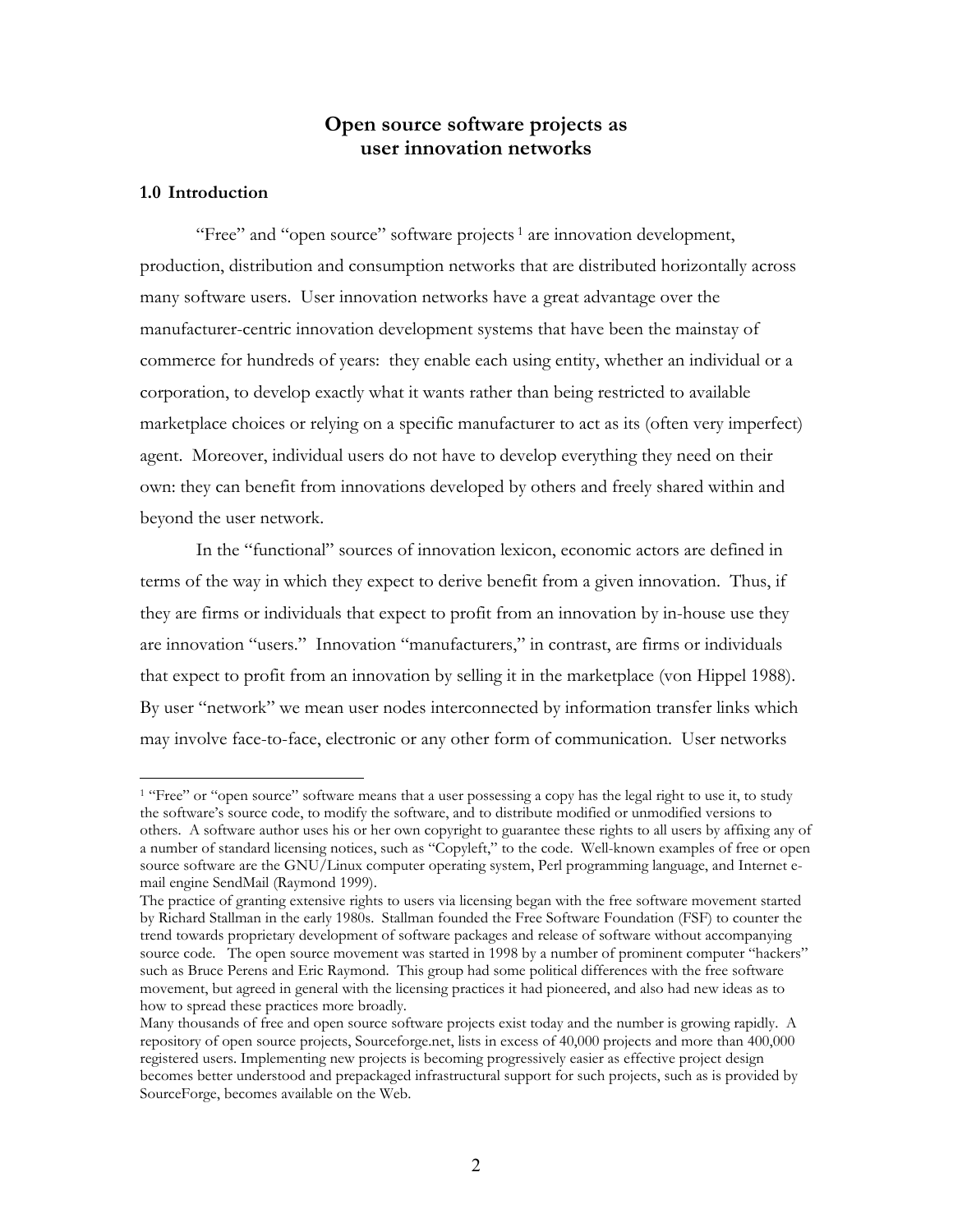can exist within the boundaries of a membership group but need not. User innovation networks also may, but need not, incorporate the qualities of user "communities" for participants, where these are defined as "…networks of interpersonal ties that provide sociability, support, information, a sense of belonging, and social identity." (Wellman 2002 p. 4).

It is our contention that complete fully-functional innovation networks can be built up horizontally – with actors consisting only of innovation users (more precisely, "user/selfmanufacturers"). Users participating in the network design and build innovative products for their own use – and also freely reveal their designs to others. Those others then replicate and improve the innovation that has been revealed and freely reveal their improvements in turn – or they may simply replicate the product that has been revealed and adopt it for their own, in-house use.

In the real world, of course, non-users also may contribute to what we are calling user innovation networks. For example, in the case of open source software innovation networks, manufacturers of complementary goods and purveyors of complementary services can be motivated to contribute, if and as the innovations they freely reveal enhances profits from what they sell (Harhoff et al 2002). Also, computer programmers that have no use for the software they are developing may contribute, driven by enjoyment of the work itself, reputation effects, etc. (Lerner and Tirole, 2002). It is only our contention that such nonusers are not essential, and that horizontal, distributed innovation networks containing user participants only can be fully functional.

Specifically, we propose that user-only innovation development, production, distribution and consumption networks can flourish when (1) at least some users have sufficient incentive to innovate, (2) at least some users have an incentive to voluntarily reveal their innovations, and (3) diffusion of innovations by users is low cost and can compete with commercial production and distribution. When only the first two conditions hold, we propose that a pattern of user innovation and trial will occur within user networks, followed by commercial manufacture and distribution of innovations that prove to be of general interest. In this paper we will explore these matters and will attempt to show that conditions favorable to user innovation networks often do exist in the real world economy.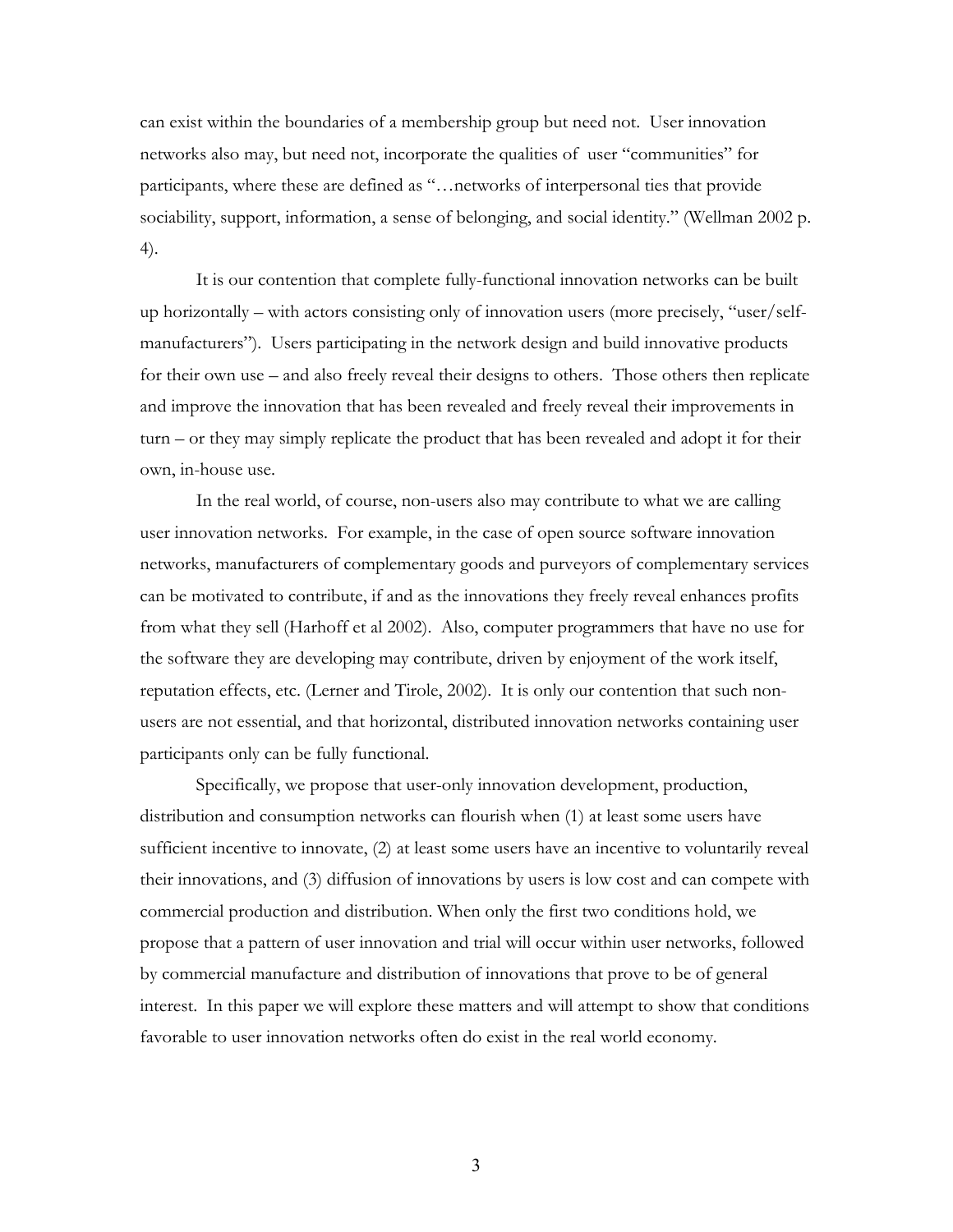## **1.1 Examples of user innovation networks**

User innovation networks have existed long before and extend far beyond open source software. Such communities can be found developing physical products as well. Consider and compare the following two examples of early stage user innovation networks, the first in software, the second in sports.

## **Apache Server Software**

Apache open source software is used on web server computers that host web pages and provide content requested by Internet browsers. Such computers are the backbone of the Internet-based World Wide Web infrastructure.

The server software that evolved into Apache was developed by University of Illinois undergraduate Rob McCool for, and while working at, the National Center for Supercomputing Applications (NCSA). The source code as developed and periodically modified by McCool was posted on the web so that users at other sites could download, use, and modify and further develop it.

When McCool departed NCSA in mid-1994, a small group of web masters who had adopted his server software for their own sites decided to take on the task of continued development. A core group of eight users gathered all documentation and bug fixes and issued a consolidated patch. This *patchy* web server software evolved over time into Apache. Extensive user feedback and modification yielded Apache 1.0, released on December 1, 1995.

In the space of four years and after many modifications and improvements contributed by many users, Apache has become the most popular web server software on the Internet, garnering many industry awards for excellence. Despite strong competition from commercial software developers such as Microsoft and Netscape, it is currently in use by some 60% of the millions of web sites worldwide.

## **High performance windsurfing**

High-performance windsurfing involves acrobatics such as mid-air jumps and turns. Previously, the sport tended to focus on traditional sailing techniques, using windsurfing boards essentially as small, agile sailboats.

The fundamentals of high-performance windsurfing were developed in 1978 in Hawaii by a group of leading edge windsurfers. In an interview conducted by Shah (2000), high-performance windsurfing pioneer Larry Stanley describes the development of a major innovation in technique and equipment:

"In 1978 Jurgen Honscheid came over from West Germany for the first Hawaiian World Cup and discovered jumping, which was new to him, although Mike Horgan and I were jumping in 1974 and 1975. There was a new enthusiasm for jumping and we were all trying to outdo each other by jumping higher and higher. The problem was that . . . the riders flew off in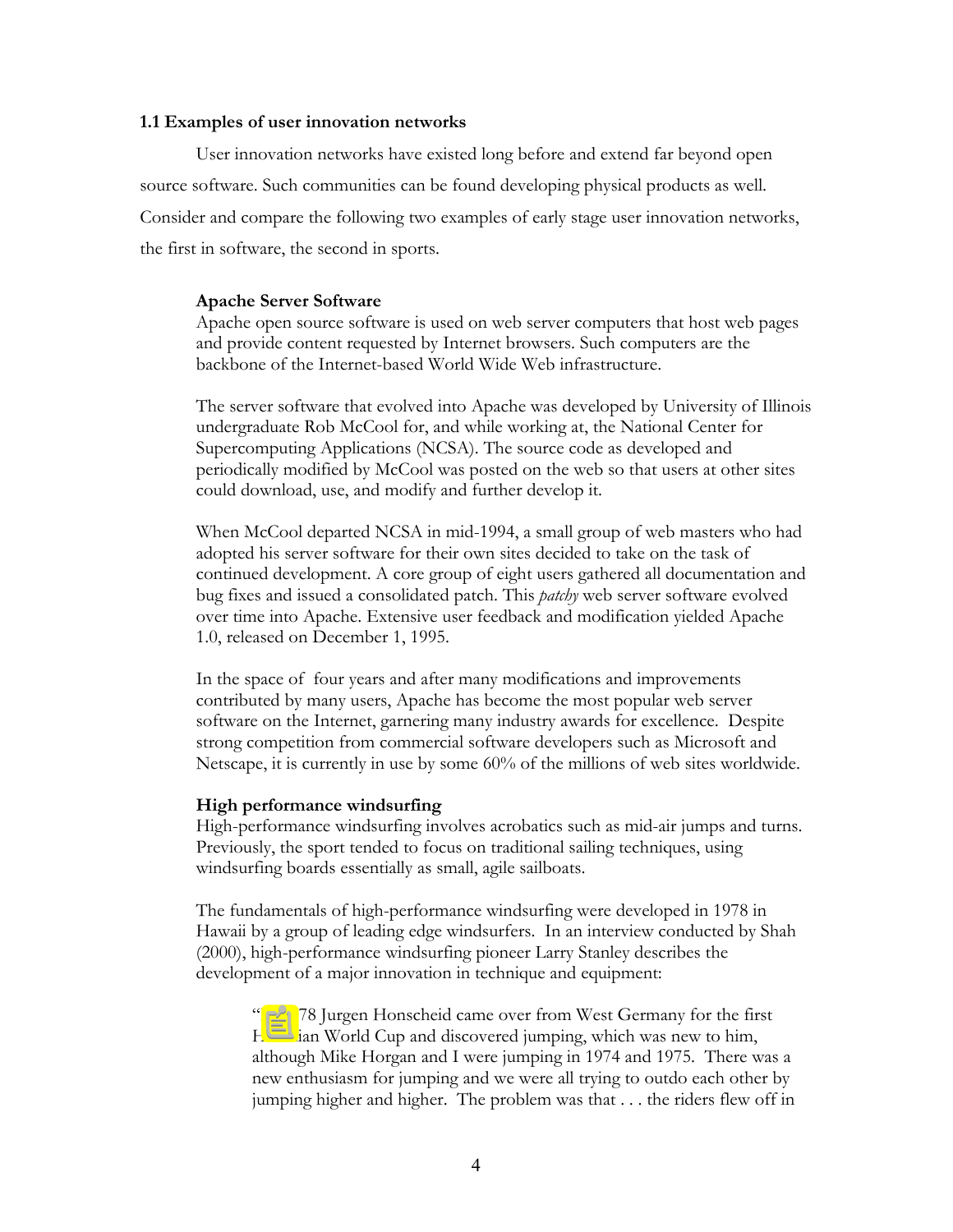mid-air because there was no way to keep the board with you – and as a result you hurt your feet, your legs, and the board.

Then I remembered the "Chip," a small experimental board we had built with foot straps, and thought "it's dumb not to use this for jumping." That's when I first started jumping with foot straps and discovering controlled flight. I could go so much faster than I ever thought and when you hit a wave it was like a motorcycle rider hitting a ramp; you just flew into the air. All of a sudden not only could you fly into the air, but you could land the thing and not only that, but you could change direction in the air!

The whole sport of high performance windsurfing really started from that. As soon as I did it, there were about 10 of us who sailed all the time together and within one or two days there were various boards out there that had foot straps of various kinds on them and we were all going fast and jumping waves and stuff. It just kind of snowballed from there." (ibid p. 14-15)

By 1998 more than a million people were engaged in windsurfing and a large fraction of the boards sold incorporated the user-developed innovations for the highperformance sport.

Both of these user innovation networks have evolved and become more complex over time. Today, although they look different on the surface, they are in fact very similar in fundamental ways. Both now include many thousands of volunteer participants. Participants in open source software projects interact primarily via the Internet using specialized websites that volunteer users have set up for their use. Participants in sports innovation networks tend to interact by physically traveling to favorite sports sites and to contests designed for their sport. Most users of open source software simply "use the code," relying on interested volunteers to write new code, debug others' code, answer requests for help posted on Internet help sites, and help coordinate the project. Similarly, most participants in an evolving sport simply "play the game," relying on those so inclined to develop new techniques and equipment, try out and improve innovations developed by others, voluntarily provide coaching, and help coordinate network activities such as leagues and contests. Participants that do innovate tend to freely reveal their innovations to all participants, including free riders.

Often, commercial enterprises attach to or assume complementary roles to user innovation networks. Red Hat and VA Software are well-known examples of commercial involvement in the open source software context; professional sports leagues and commercial producers of sports equipment are examples in the case of sports.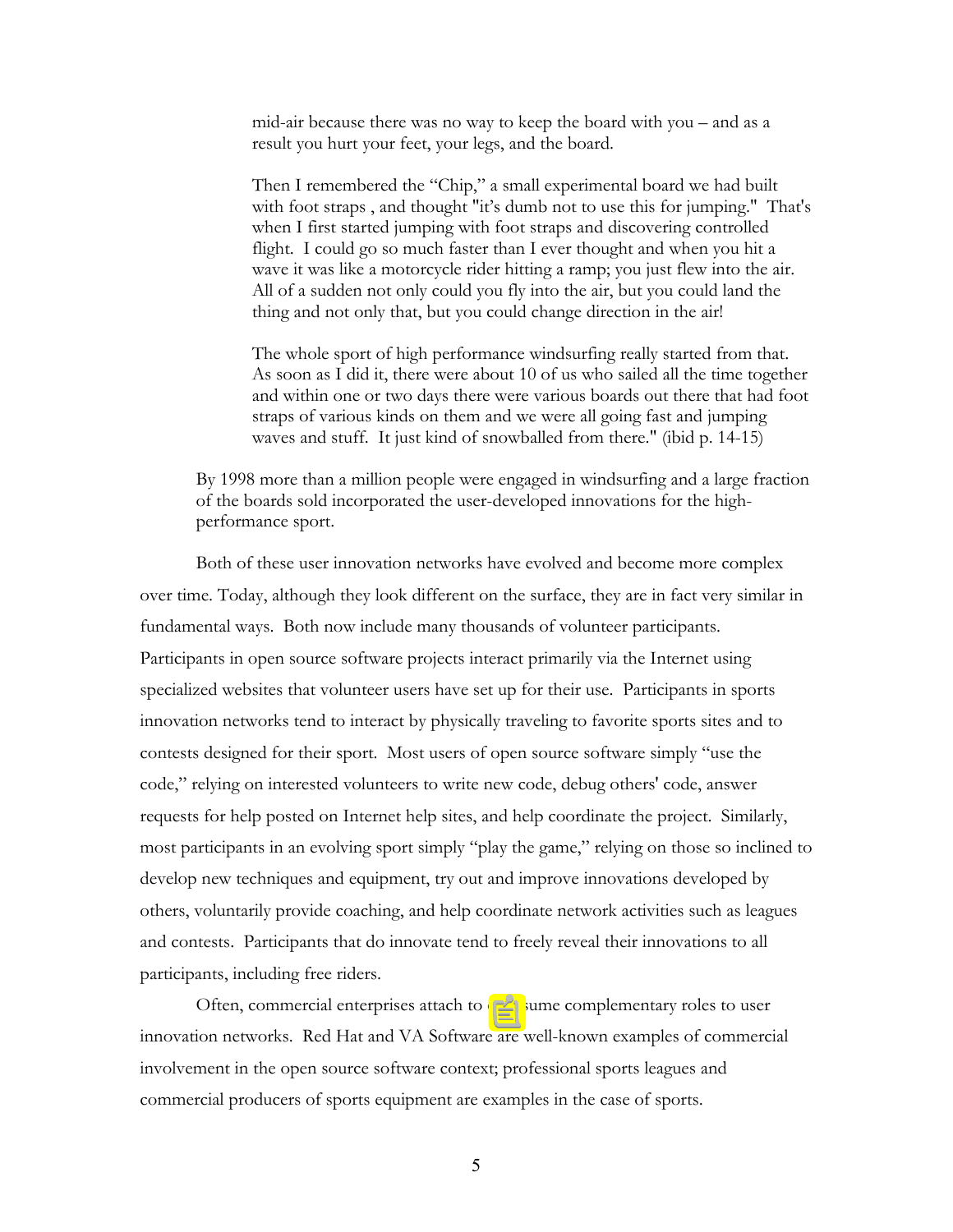In the remainder of this paper we will explore the phenomenon of and the economics of "user-only" innovation networks by first reviewing what is known about innovation by users (section 2). Next, we will explore what is known about the free revealing of innovations by users (section 3) and about the low-cost diffusion of userdeveloped innovations to other users and to manufacturers as well (section 4). Finally, we discuss some implications of horizontal, distributed innovation networks "by and for users themselves" (section 5).

## **2.0 Innovation by users**

Innovation manufacturers rather than innovation users have traditionally been considered the most logical locus of innovation for products and services, because private financial incentives to innovate seem to be higher for them than for individual or corporate users. After all, a manufacturer has the opportunity to sell what it develops to an entire marketplace of users while spreading development costs over a large number if units sold. A user-innovator, on the other hand, can typically expect to benefit financially only from its own internal use of its innovation. Benefiting from diffusion of an innovation to other users in a marketplace has been traditionally assumed to require some form of intellectual property protection followed by licensing. Both matters are costly to attempt, with very uncertain outcomes.

Despite this traditional expectation, empirical studies of the sources of innovation in both industrial and consumer goods fields have shown that in many but not all of the fields studied, users rather than manufacturers are typically the initial developers of what later become commercially significant new products and processes (table 1).

In the specific case of open source software projects, software users also appear to be frequent – probably the most frequent – contributors of software code. Thus, Niedner et al (2000) report that contributors of code to open source projects asked to agree or disagree with statements regarding their possible motivations for this ranked gain from "facilitating my work due to better software" as the highest-ranked benefit (average level of respondent agreement with that statement was 4.7 on a scale of 5). Similarly, 59% of contributors to OS projects sampled by Lakhani and Wolf (2002) report that use of the output they create is one of the three most important incentives inducing them to innovate.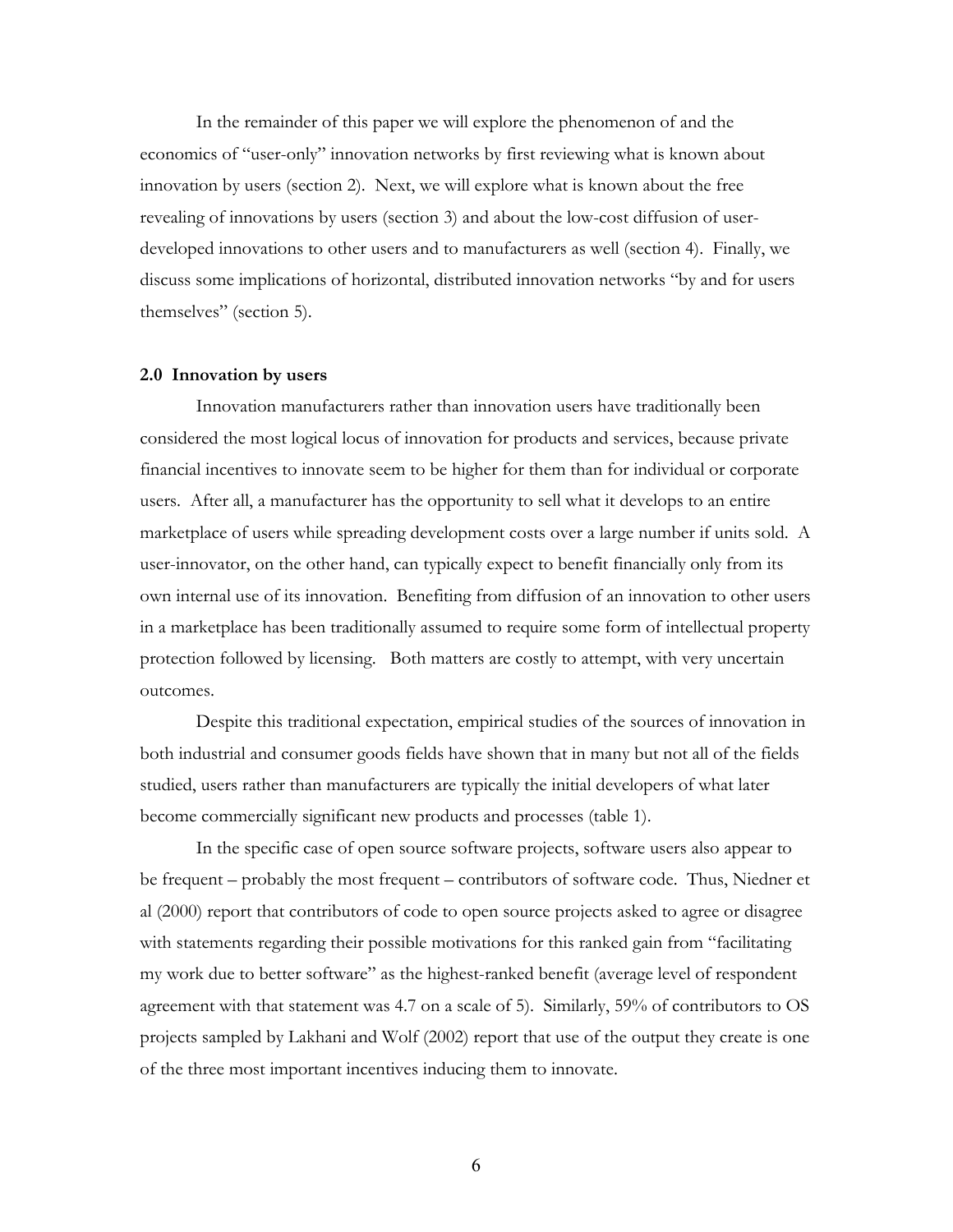<span id="page-6-0"></span>

| Study             | Nature of Innovations and<br>Sample Selection Criteria                                       | Innovative<br>Product Developed by: a |          |         |          |
|-------------------|----------------------------------------------------------------------------------------------|---------------------------------------|----------|---------|----------|
|                   |                                                                                              |                                       |          |         |          |
|                   |                                                                                              | N                                     | User     | Mfr.    | Other    |
| Knight (1963)     | Computer innovations 1944-1962:                                                              |                                       |          |         |          |
|                   | - systems reaching new performance high                                                      | 143                                   | 25%      | 75%     |          |
|                   | - systems with radical structural innovations                                                | 18                                    | 33%      | $67\%$  |          |
|                   |                                                                                              |                                       |          |         |          |
| Enos (1962)       | Major petroleum processing innovations                                                       | 7                                     | 43%      | 14%     | $43\%$   |
| Freeman (1968)    | Chemical processes and process equipment<br>available for license, 1967                      | 810                                   | 70%      | 30%     |          |
| Berger (1975)     | All engineering polymers developed in U.S.<br>after 1955 with $> 10^6$ lbs. Produced in 1975 | 6                                     | $0\%$    | $100\%$ |          |
| Boyden (1976)     | Chemical additives for plastics - all                                                        | 16                                    | $0\%$    | 100%    |          |
|                   | plasticizers and UV stabilizers developed post                                               |                                       |          |         |          |
|                   | World War 2 for use with 4 major polymers                                                    |                                       |          |         |          |
|                   |                                                                                              |                                       |          |         |          |
| Lionetta (1977)   | All pultrusion processing machinery                                                          | 13                                    | 85%      | 15%     |          |
|                   | innovations first introduced commercially                                                    |                                       |          |         |          |
|                   | 1940-1976 which offered users                                                                |                                       |          |         |          |
|                   | a major increment in functional utility <sup>C</sup>                                         |                                       |          |         |          |
| Shah (2000)       | All important innovations in snowboarding,                                                   |                                       |          |         |          |
|                   | windsurfing and skateboarding equipment                                                      |                                       |          |         |          |
|                   | - first of type (e.g., first skateboard)                                                     | 3                                     | 100%     | $0\%$   | $0\%$    |
|                   | - major improvements                                                                         | 45                                    | $58\%$ d | 27%     | 15%      |
|                   |                                                                                              |                                       |          |         |          |
| von Hippel (1976) | Scientific instrument innovations:<br>- first of type (e.g., first NMR)                      | 4                                     | 100%     | $0\%$   |          |
|                   | - major functional improvements                                                              | 44                                    | 82%      | 18%     |          |
|                   | - minor functional improvements                                                              | 63                                    | 70%      | 30%     |          |
|                   |                                                                                              |                                       |          |         |          |
| von Hippel (1977) | Semiconductor and electronic subassembly                                                     |                                       |          |         |          |
|                   | manufacturing equipment:                                                                     |                                       |          |         |          |
|                   | - first of type used in commercial production                                                | 7                                     | 100%     | $0\%$   |          |
|                   | - major functional improvements                                                              | 22                                    | 63%      | $21\%$  | $16\%$ e |
|                   | - minor functional improvements                                                              | 20                                    | 59%      | $29\%$  | $12\%$ e |
| VanderWerf (1982) | Wirestripping and connector attachment                                                       | 20                                    | $11\%$   | 33%     | $56\%$ f |
|                   | Equipment                                                                                    |                                       |          |         |          |

# **Table 1: Empirical studies of functional sources of commercially-important Innovations**

See footnote [2](#page-6-0) for table 1 notes<sup>2</sup>

<sup>&</sup>lt;sup>2</sup> a NA data excluded from percentage computations.<br><sup>b</sup>Attributed to independent b inventors/invention development companies. c Figures shown are based on reanalysis of Lionetta's (1977) data.

<sup>&</sup>lt;sup>d</sup> Includes innovations by users and by "user/manufacturers" that made a small number of copies for others to support their pursuit of their sport (called "lifestyle" firms by Shah).

eAttributed to joint user-manufacturer innovation projects.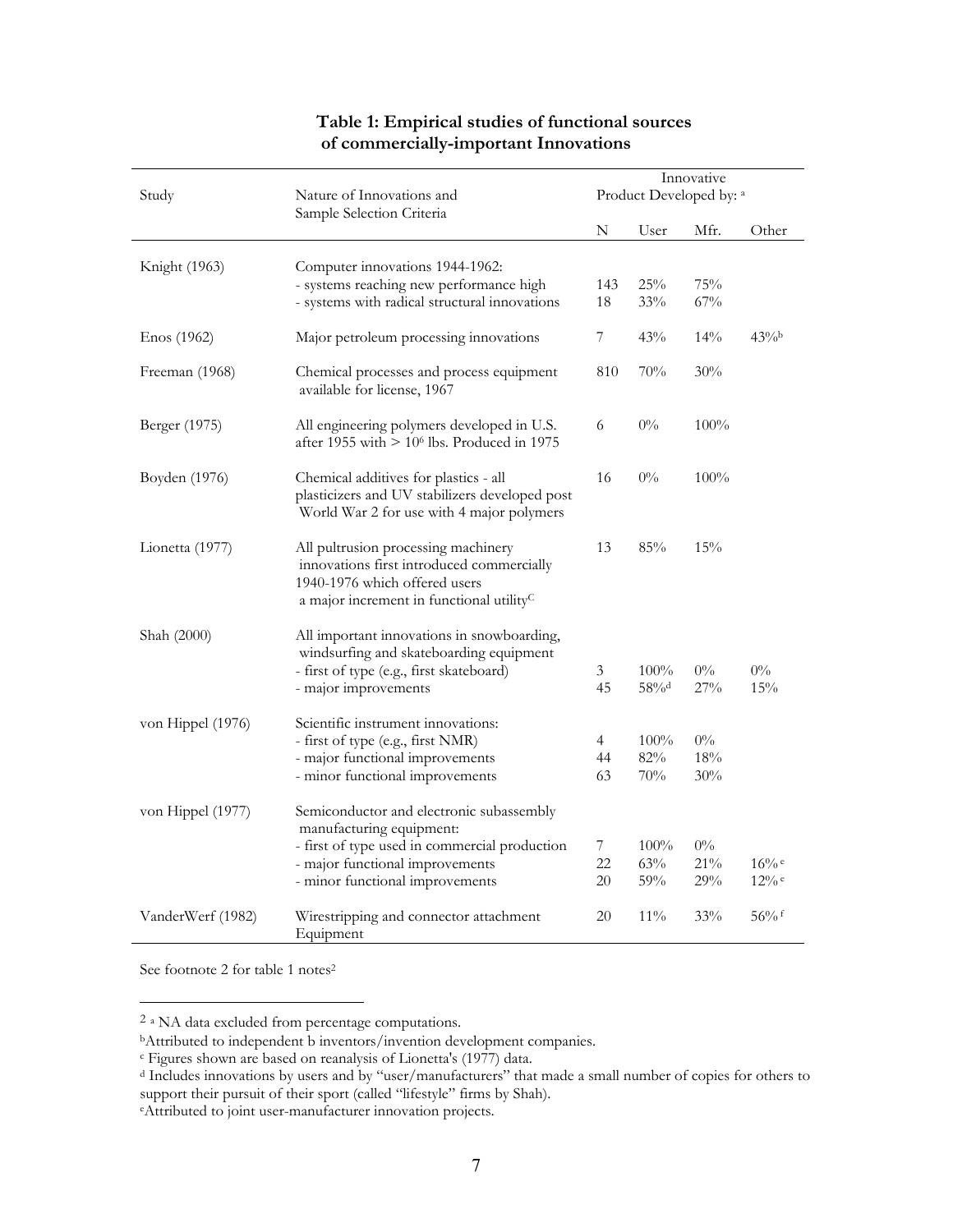Studies that have examined the frequency of innovation among user populations have found that user innovation is not a rare event: from 10% to over 30% of user respondents report developing a new product for personal or in-house use in fields studied to date (table 2).

| <b>Innovation Area</b>               | No. Users Sampled                                                             | % Developing and<br>building innovation for<br>own use | Were the innovating<br>users<br>"lead users"? |
|--------------------------------------|-------------------------------------------------------------------------------|--------------------------------------------------------|-----------------------------------------------|
| <b>Industrial Products</b>           |                                                                               |                                                        |                                               |
| Printed Circuit CAD<br>Software (a)  | 136 user firm attendees at<br>PC-CAD conference                               | 24.3%                                                  | Yes                                           |
| Pipe Hanger Hardware (b)             | 74<br>Pipe hanger installation<br>firms                                       | 36%                                                    | NA                                            |
| Library Information<br>Systems $(c)$ | 102 Australian Libraries<br>using computerized library<br>information systems | 26%                                                    | Yes                                           |
| <b>Consumer Products</b>             |                                                                               |                                                        |                                               |
| Outdoor Consumer<br>Products (d)     | 153 outdoor specialty mail<br>order catalog recipients                        | $9.8\%$                                                | Yes                                           |
| "Extreme" sporting<br>equipment (e)  | 197 expert users                                                              | 37.8%                                                  | Yes                                           |
| Mountain biking equipment<br>(f)     | 291 expert users                                                              | $19.2\%$                                               | Yes                                           |

# **Table 2: Proportion of users innovating in five product categories**

*Sources of Data*: (a) Urban and von Hippel (1988); (b) Herstatt and von Hippel (1992); (c) Morrison, Roberts and von Hippel (2000); (d) Luthje (2000); (e) Franke and Shah (2002); (f) Luthje, Herstatt and von Hippel (2002).

Finally, as can be seen in table 2, empirical studies find that innovation by users tends to be concentrated among "lead users" of those products and processes. Lead users are defined as users of a given product or service type that combine two characteristics: (1) lead users expect attractive innovation-related benefits from a solution to their needs and so are motivated to innovate, and (2) lead users experience needs that will become general in a marketplace, but experience them months or years earlier than the majority of the target

f Attributed to connector suppliers. "Suppliers" are an additional "functional" locus of innovation not discussed in the text. Suppliers expect to profit from an innovation from increased sales of an *unchanged* innovation-related input or complementary asset associated with the production or use of that innovation. As an example of a supplier-developed innovation, consider development of an improved oil lamp by an oil company that neither wants to use or sell that innovative product. Instead, it expects to profit from increased sales of oil resulting from the production and use of the innovative lamp by others.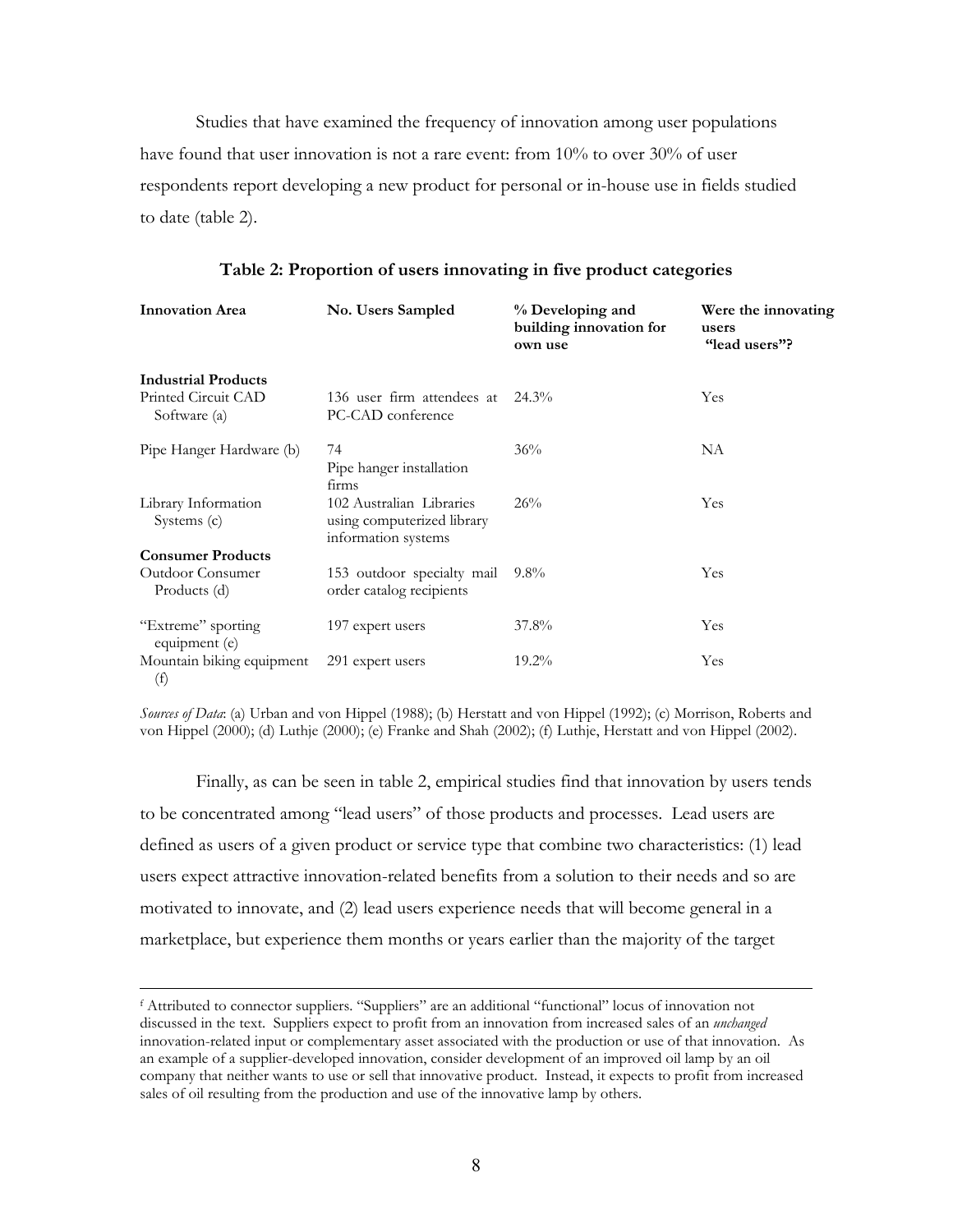market (von Hippel 1986). Note that lead users are not the same as early adopters of an innovation. They are typically ahead of the entire adoption curve in that they experience needs before *any* responsive commercial products exist – and therefore often develop their own solutions.

#### **2.1 Economics of innovation by users**

 $\overline{a}$ 

We have now seen that users do often innovate. Presumably therefore, some users, at least some of the time, must expect innovation to be profitable. Research on innovationrelated incentives and capabilities provides a theoretical basis for the empirical observations regarding innovation by users in general and by lead users in particular. With respect to innovation by users rather than manufacturers, it has been shown that in some product categories users may reasonably expect a higher reward from innovating than can manufacturers. For example, if a user firm develops a new process machine for in-house use that enables it to produce a major new product line, and keeps its innovation secret while benefiting from it, it may make more profit from that machine than would a manufacturerinnovator that must reveal the machine in order to sell it (von Hippel 1988).

Second, user innovation costs can be significantly lower than manufacturer innovation costs when the problem-solving work of innovation developers requires access to "sticky"[3 –](#page-8-0) costly to transfer - information regarding user needs and the context of use. Such information is located predominantly at user sites and can be most cheaply accessed by problem-solvers located at those sites (von Hippel 1994). Ogawa (1997) has shown that the location of sticky information drawn upon by problem-solvers can significantly affect the locus of innovation. Riggs and von Hippel (1994) have shown that "functionally novel" innovations (which logically are those likely to draw upon a greater proportion of sticky user information) are significantly more likely to be developed by users rather than by manufacturers.

<span id="page-8-0"></span><sup>3</sup> The stickiness of a given unit of information in a given instance is defined as the incremental expenditure required to transfer that unit of information to a specified locus in a form useable by a given information seeker. When this cost is low, information stickiness is low; when it is high, stickiness is high. A number of researchers have both argued and shown that information required by technical problem-solvers is indeed often costly to transfer for a range of reasons (von Hippel 1994). The requirement to transfer information from its point of origin to a specified problem-solving site will not affect the locus of problem-solving activity when that information can be shifted at no or little cost. However, when it is costly to transfer from one site to another in useable form - is, in our terms sticky - the distribution of problem solving activities can be significantly affected.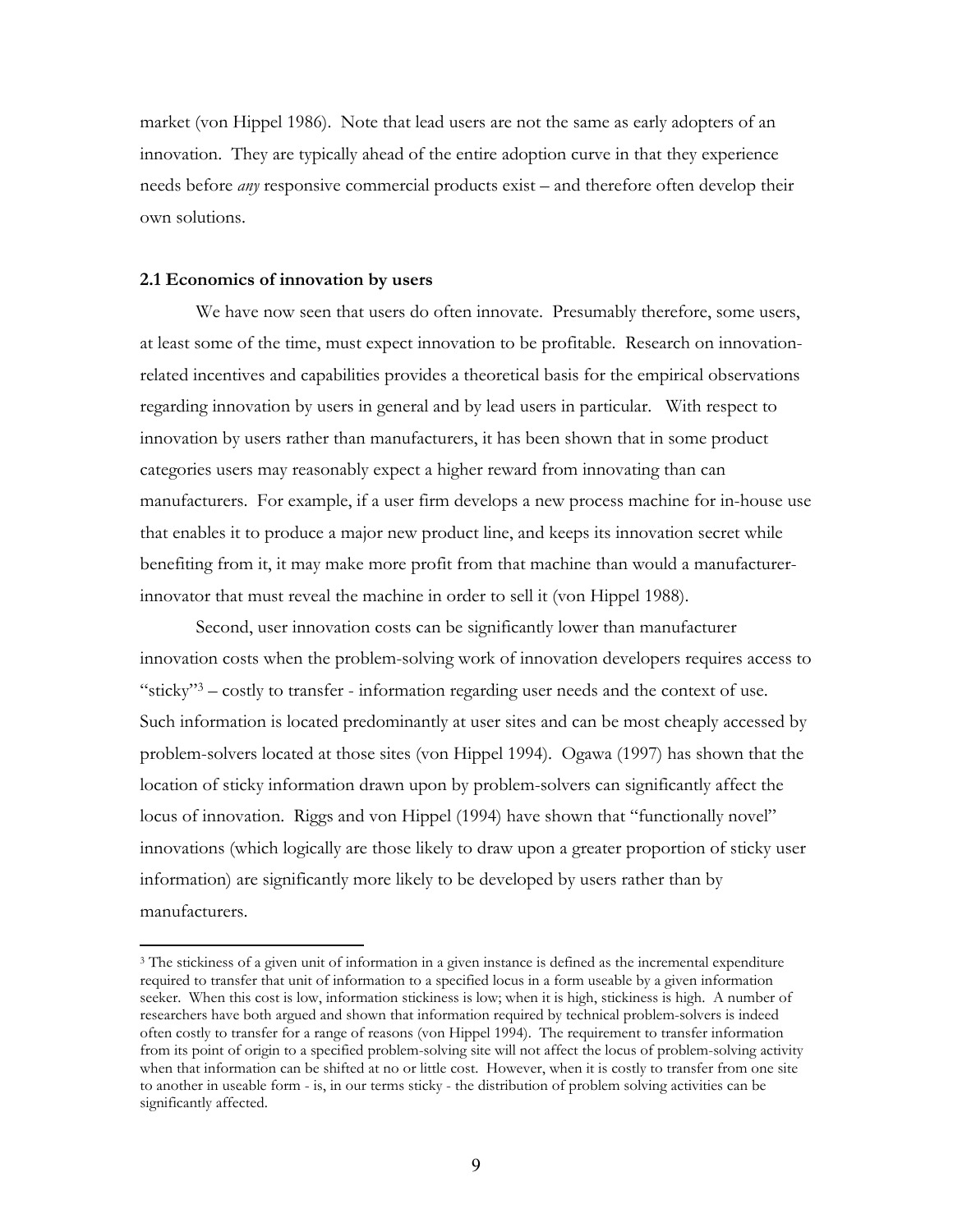The impact of these two factors on the locus of innovation also allows us to understand and predict that user innovation will *not* be present or frequent in product categories such as engineering plastics (c.f. table 1). Engineering plastics are typically a lower-cost substitute for other engineering materials – a user is seldom prevented from implementing a desired innovation for lack of a novel engineering plastic. Also, sticky information regarding user needs is not an issue with respect to the development of new engineering plastics: manufacturer-innovators know they will obtain success in the marketplace if they can achieve improvements along dimensions of merit known to be valued by users such as cost or strength of materials.

The concentration of innovation activity among lead users within the user population can also be understood from an economic perspective. Given that innovation is an economically motivated activity (Schmookler 1966, Mansfield 1968), those users expecting significantly higher economic or personal benefit from developing an innovation – one of the two characteristics of lead users – have a higher incentive to and so are more likely to innovate. Also, given that lead users experience needs in advance of the bulk of a target market, the nature, risks, and eventual size of that target market are often not clear to manufacturers. This lack of clarity can reduce manufacturers' incentives to innovate, and increase the likelihood that lead users will be the first to develop their own innovative solutions for needs that later prove to represent mainstream market demand.

In the specific instance of open source software, software users can profit by using the software improvements that they develop. In contrast, there is no commercial market for open source software – because open source software developers make their innovations freely available as a public good. This eliminates manufacturers' direct path to appropriating returns from private investment in developing open source products, and so often eliminates their incentive to innovate in this arena. (Recall, however that manufacturers may find indirect paths to profiting from open source software projects and so may contribute to them. For example, IBM may profit from developing improvements to the open source program GNU/Linux, if these improvements enhance Linux's functioning with a complementary good, such as proprietary computer software or hardware, that IBM does sell.)

10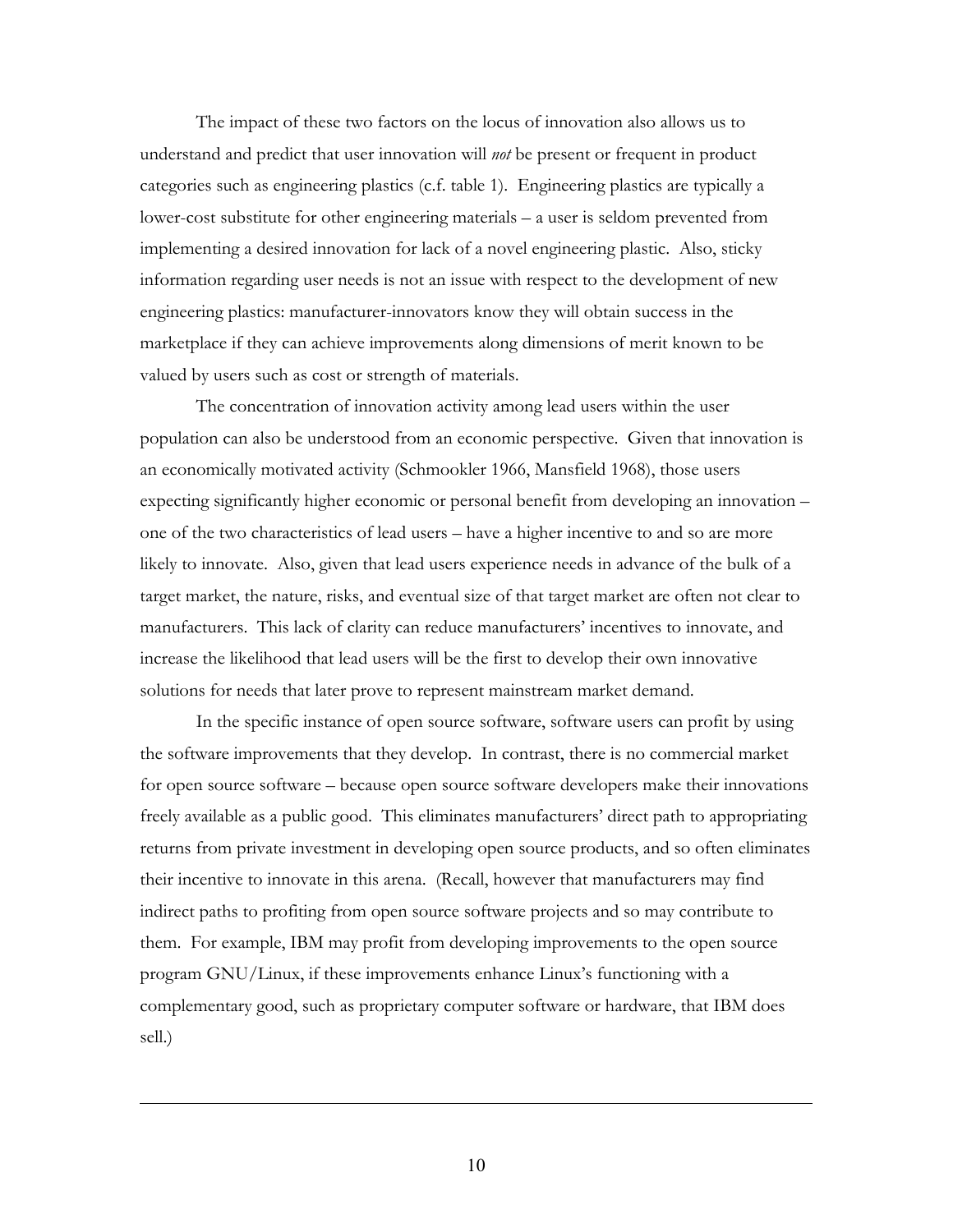### **3.0 Free revealing of innovations by users**

 $\overline{a}$ 

We next turn to exploring users' options with respect to reaping profits from their innovations. Users in principle have a choice among three such options: they may license their innovation to others (and/or "license to themselves" and manufacture their innovation for the market); they may keep it secret and profit from in-house use; or they may choose to "freely reveal" it.

When we say that an innovator freely reveals proprietary information, we mean that all existing and potential intellectual property rights to that information are voluntarily given up by that innovator and all interested parties are given access to it – the information becomes a public good. Thus, free revealing of information by a possessor is defined as the granting of access to all interested agents without imposition of any direct payment. For example, placement of non-patented information in a publicly-accessible site such as a journal or public website would be free revealing under this definition (Harhoff et al, 2000).[4](#page-10-0)

Empirical studies show innovating users often choose to freely reveal details of their innovations to other users and to manufacturers as well. Von Hippel and Finkelstein (1979) found this practice among users of clinical chemistry analyzer equipment produced by the Technicon Corporation; Allen (1983) found furnace design information openly revealed by iron producers in the 19<sup>th</sup> century iron-making industry, Lim (2000) reports that IBM freely revealed information on its "copper interconnect" semiconductor process and equipment innovations to equipment manufacturing firms and thereby to competing users; Morrison et al (2000) found improvements to library information software freely revealed by libraries; Franke and Shah (2002) found user-developed innovations being freely revealed within communities of sports enthusiasts. And, of course, contributors to open source projects are also known to freely reveal the novel software code they have developed at private expense

<span id="page-10-0"></span><sup>4 &</sup>quot;Free revealing" as so defined does not mean that recipients necessarily acquire and utilize the revealed information at no cost to themselves. Recipients may, for example, have to pay for a journal subscription or an Internet connection or a field trip to acquire the information being freely revealed. Also, some may have to obtain complementary information or other assets in order to fully understand that information or put it to use. However, if the information possessor does not profit from any such expenditures made by information adopters, the information itself is still freely revealed, according to our definition. Conversely, note that innovators may sometimes choose to subsidize the acquisition and evaluation and use of their freely-revealed information by others. For example, a firm may invest in extensive and expensive lobbying to get others to adopt an technical standard it has developed. Similarly, writers of computer code that they freely reveal may work very hard to document their code in a way that is very easy for potential adopters to understand. Such subsidization efforts do not affect the status of the information itself as being freely revealed according to our definition.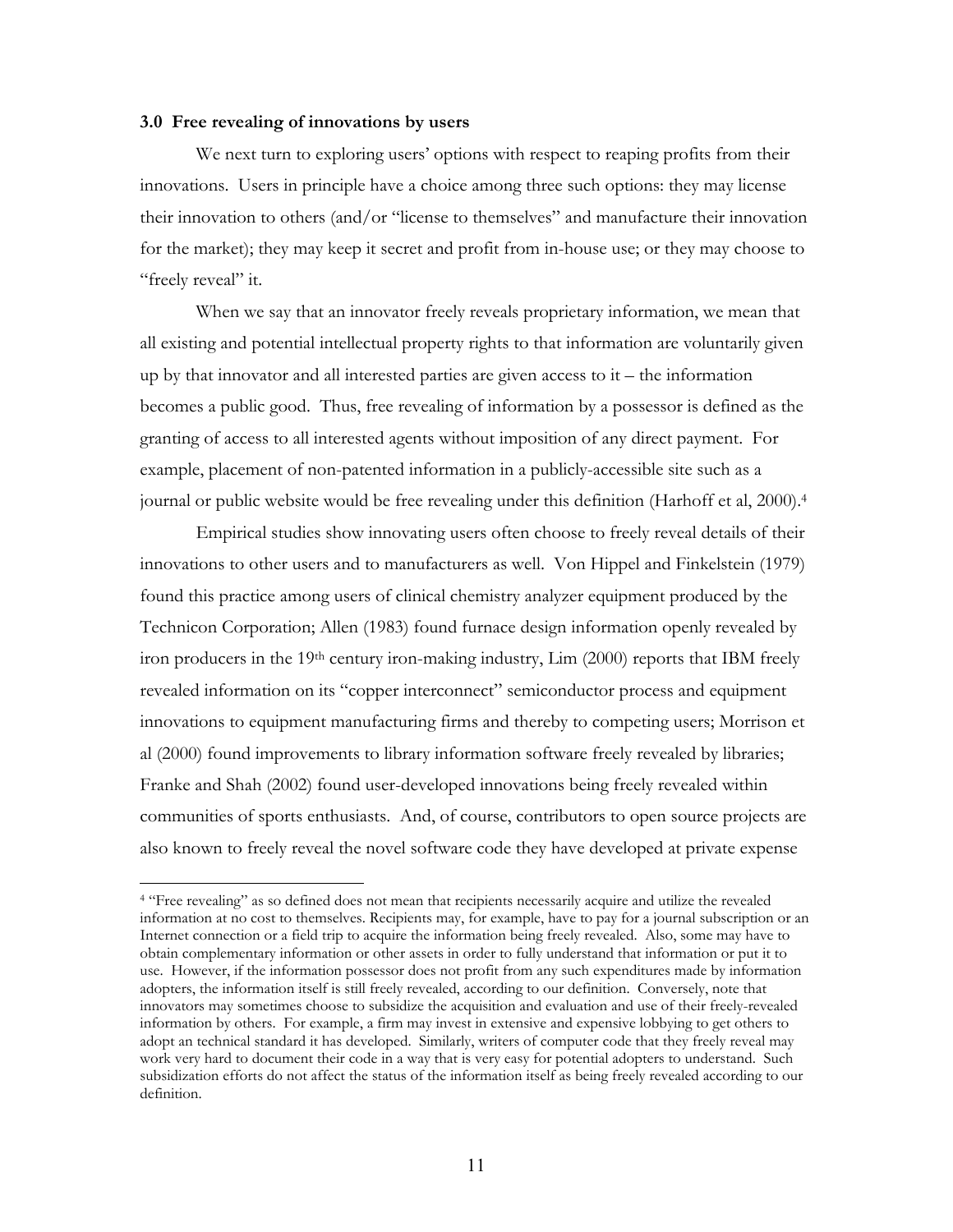to fellow innovators and to free riders on equal terms (e.g., Raymond 1999, Lerner and Tirole 2000).

Free revealing can be the dominant way innovations are diffused in some fields and under some conditions. Thus, Franke and Shah (2002) studied patterns of user innovation sharing in four communities of serious sports enthusiasts. Innovators in these communities quite universally agreed with the statement that they shared their innovation with their entire community free of charge – and strongly disagreed with the statement that they sold their innovations (p<0.001, t-test for dependent samples) (Table 3).

**Table 3: User-developed sports innovations are freely shared within user innovators' sporting communities**

| Variable <sup>a</sup>                                                                                       | High Agreement |
|-------------------------------------------------------------------------------------------------------------|----------------|
| I share my innovation free of charge within the community                                                   | $66.7\%$       |
| I have sold my innovation to many inside the community                                                      | $0.0\%$        |
| <sup>a</sup> 7-point rating scale: $1 = \text{very accurate}$ ; $7 = \text{not accurate at all}$ ; $n = 40$ |                |

Source: Franke and Shah (2002) table 13. The four sporting communities Franke and Shah studied were devoted to the recreational practice of their sports at a relatively high level of skill. Each community was focused on a different sport: sailplaning, canyoning, bordercrossing and cycling by handicapped athletes. One hundred and ninety seven participants responded to a questionnaire, with 37.8% reporting creating new or improved equipment for the practice of their sport (c.f. table 1).

### **3.1 Economic case for free revealing**

To economists, free revealing is surprising, because it violates a central tenant of the economic theory of innovation. In this classical view, appropriating returns to innovation requires innovators to keep the knowledge underlying an innovation secret or to protect it by patents or other means. After all, non-compensated spillovers of innovation-related information should represent a loss that innovators would seek to avoid if at all possible, even at some cost. Why then do we observe that some innovation-related information is voluntarily freely revealed?

In this section, we summarize available empirical studies and conclude that in the real world it is often not practical to benefit from intellectual property via either licensing or secrecy – even if innovators should wish to do this. Then we follow Harhoff et al (2000) and summarize existing studies that show how innovators can in fact obtain private benefits from free revealing. When benefits from free revealing exceed the benefits that are *practically*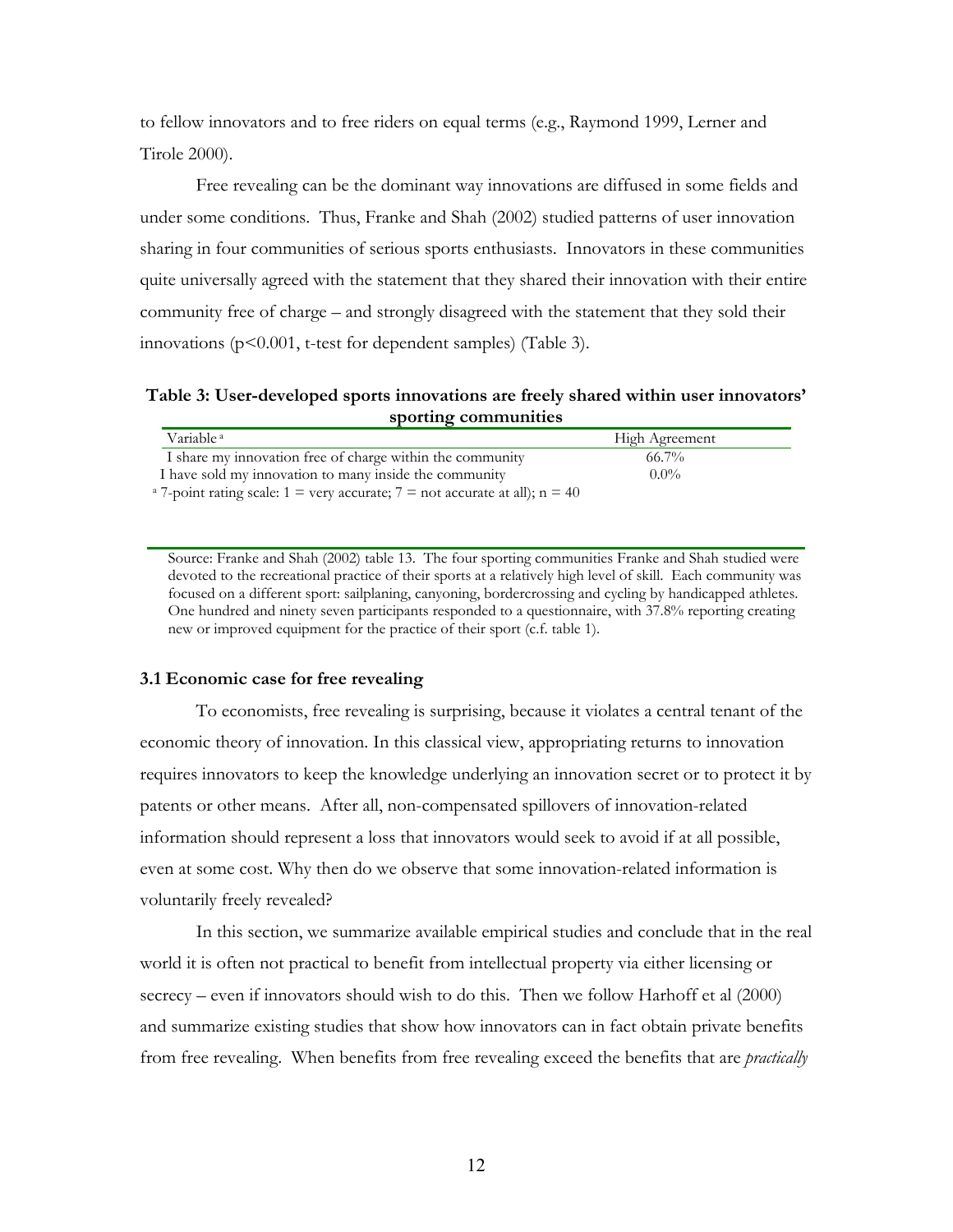obtainable from licensing or secrecy, then free revealing will be the preferred course of action for a profit-seeking firm.

## **General impracticality of licensing and trade secrecy**

To license their intellectual property, innovators must first gain some form of legal protection for it. In most subject matters, the relevant form of legal protection is the patent grant, generally the "utility" patent (design and plant patents also exist). **[5](#page-12-0)** In the United States, utility patents may be granted for inventions related to composition of matter and/or a method and/or a use. They may not be granted for "ideas per se, mathematical formulas, laws of nature, and anything repugnant to morals and public policy." Within subject matters potentially protectable by patent, protection will be granted only when the intellectual property claimed meets additional criteria of usefulness, novelty and nonobviousness to those skilled in the relevant art.

Are patents an effective form of protection for innovators? The available empirical literature suggests, first, that innovators do not generally obtain much income from the licensing of patents, and, second, that in most fields firm executives do not think that patents offer a very effective form of protection for intellectual property. With respect to the first point, Taylor and Silberston (1973) examined the impact of British and foreign patents in a very rich study of 44 British and multinational firms selected from five broad "classes" of industrial activity. They found that these firms gained relatively little from licensing, when benefits were computed as licensing fees and/or other considerations received minus patenting and licensing costs incurred by the innovating firm. Wilson (1975) studied data on royalty payments submitted by some U.S. corporations to the U.S. Securities and Exchange Commission in 1971 on Form 10K. He too, found corporate returns from licensing to be generally low.

The low returns from the licensing of patented knowledge found by Taylor and Silberston and by Wilson could in principle be caused either by weakness in protection

<span id="page-12-0"></span><sup>5</sup> Trade secrecy law is a form of protection applicable to innovations that can be kept secret. Trade secrets can in principle be licensed to others that will maintain the secret status of the information revealed to them under license. But licensing trade secrets is often impractical. The owner must at least partially reveal the secret to potential buyers so that they may evaluate their potential purchase. This incurs the risk of the secret becoming widely known, thus losing both its status as a trade secret and it's value to a potential licensee. In the special case of software innovations (considered a form of "writings") copyright protection is applicable and widely used.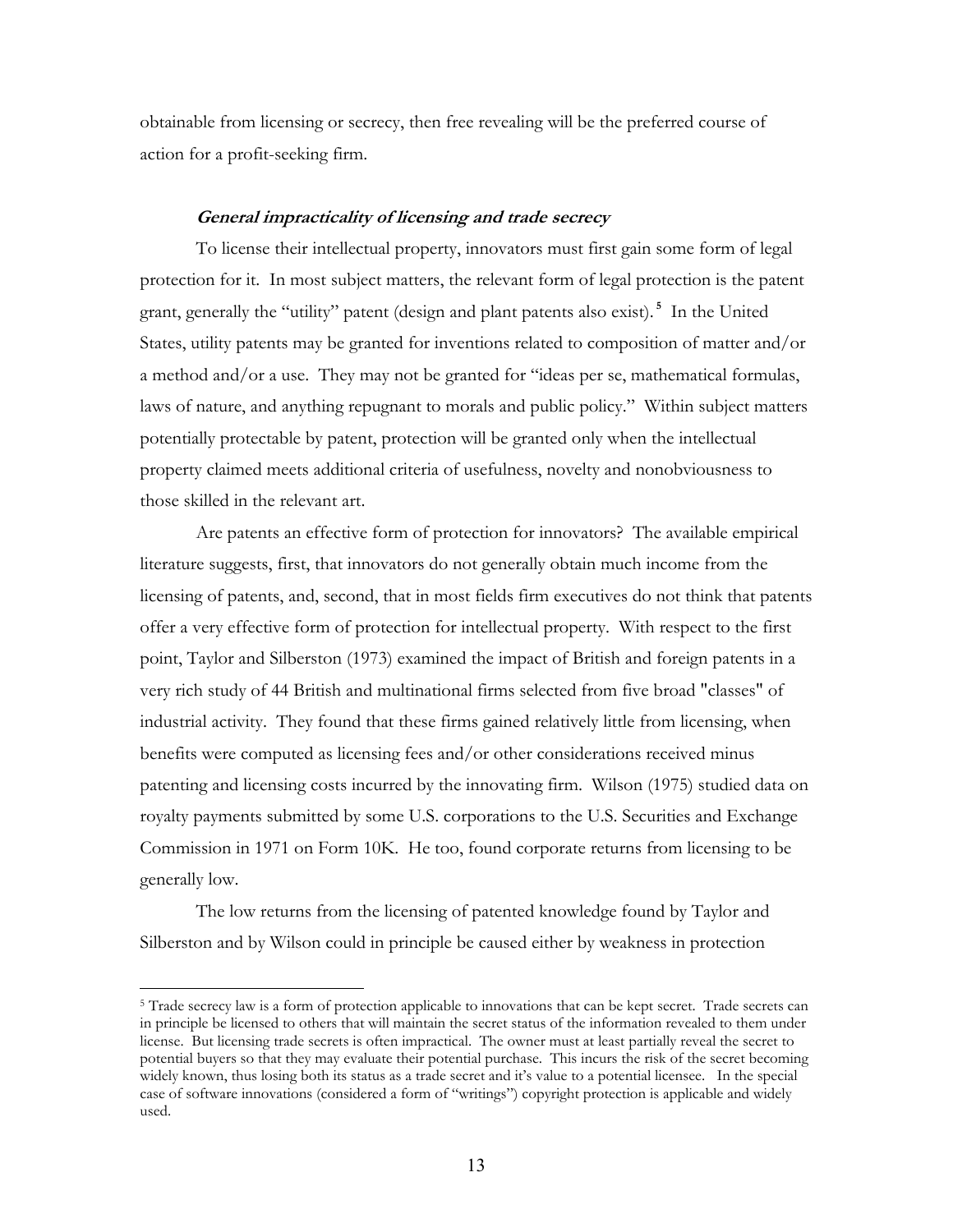afforded by patents or by a patent licensor or licensee disinclination to license. Other research suggests that the correct interpretation is that protection afforded by the patent system is itself generally weak, and that innovators in most fields probably could not expect to benefit from licensing their patented knowledge even if they chose to do so. A study by Scherer (1959) found only eight of thirty seven respondents ("executives responsible for technical change") reporting that patents were `very important' to their companies (Scherer 1959, 117). This result is especially interesting because Scherer selected his sample only from the firms which presumably value patents most highly - those which hold a large number of them. A similar finding was reported by Taylor and Silberston (1973), who report that 24 of the 32 responding firms said that 5 percent or less of recent R&D expenditures would not have been undertaken if patent protection had not been available (ibid, p. 30). Levin et al conducted a survey of 650 R&D executives in 130 different industries, and found that all except respondents from the chemical and pharmaceutical industries judged patents to be "relatively ineffective." Similar findings are reported by Mansfield (1968, 1985) and reaffirmed by Cohen et al. (2000).

The relative ineffectiveness of patents as a form of intellectual property protection in most fields is understandable. One important cause is the ease with which patents can be "invented around" in most fields. A second is that costs involved in obtaining patents, typically thousands of dollars, make patent protection economically unjustifiable for "minor" innovations. Yet empirical studies have shown that minor innovations are in fact responsible for much or most technical progress. Thus Hollander (1965), found that about 80% of unit cost reductions in Rayon manufacture were the cumulative result of minor technical changes.[6](#page-13-0) Similarly, Knight (1963) studied the sources of improvement in general purpose digital computers during the period 1944 to 1962. He found that: "Many of the most economically valuable improvements in computer technology occur as the sum of numerous common engineering and production innovations." … "These advances occur as the result of equipment designers using their knowledge of electronics technology to

<span id="page-13-0"></span><sup>6</sup> Hollander coded a technical change as "major" "…if its development was considered difficult to accomplish by men skilled in the pertinent arts before the development program." He coded a technical change as "minor" if its development was judged a relatively simple process. "Usually, a minor technical change involved evolutionary alteration in existing techniques whereas a major change involved a significant departure from existing methods." (1965, pp. 195-6)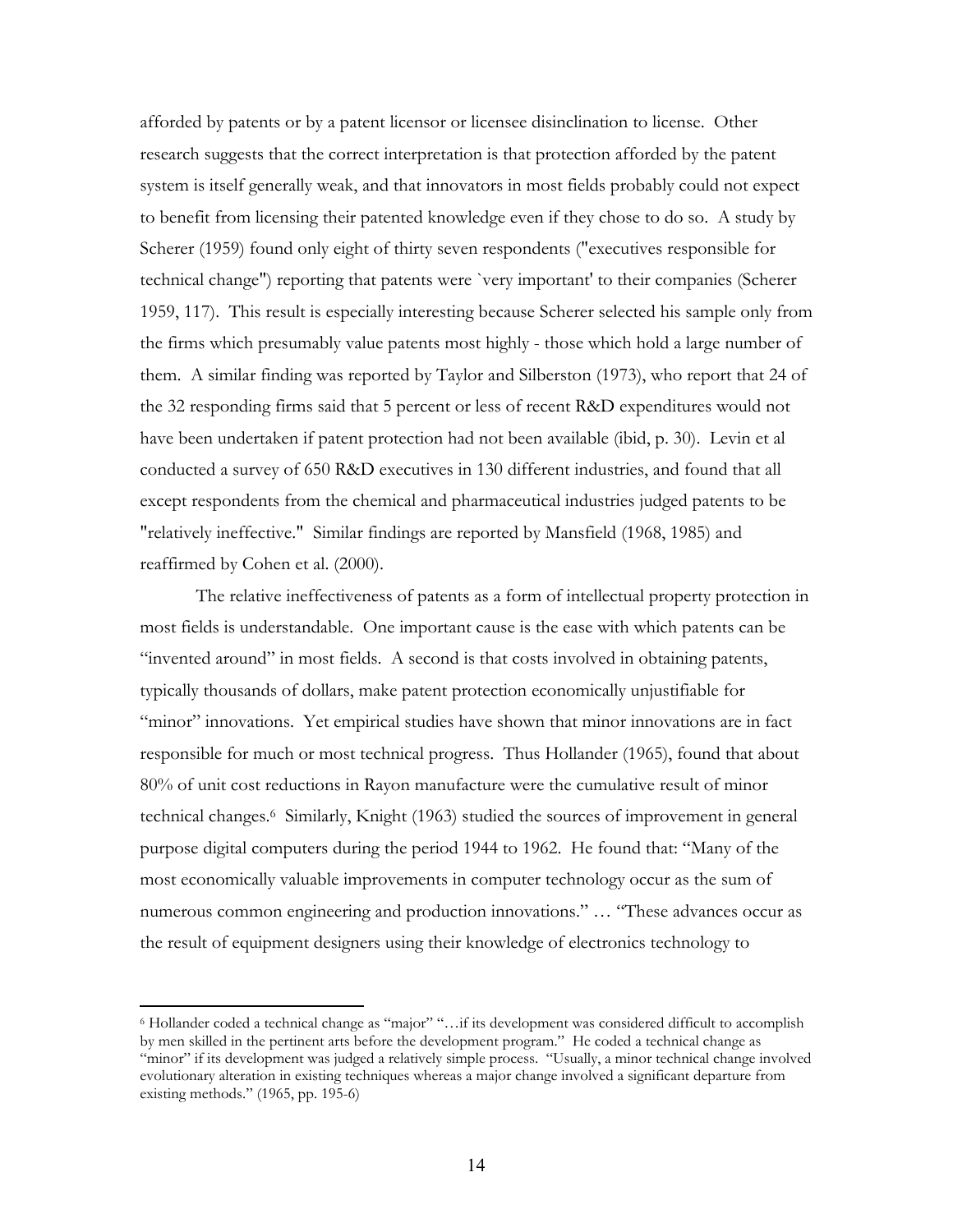produce a multitude of small improvements that together produce significant performance advances." (pp. VII-2 and 3.)

Software is better positioned than most other fields with respect to the feasibility of establishing a modest level of legal protection that can support the licensing of intellectual property. This is due to the legal status of software as "writings," which can be protected by copyright. Copyright is a low cost and immediate form of legal protection – it is applicable to many forms of original writings and images and "follows the author's pen across the page." Licensing of copyrighted software is widely practiced by commercial software firms. When one "buys" a copy of a non-custom software product one is typically actually buying only a license to use that software rather than buying the intellectual property itself. Licensing is also the basis of free and open source software practice. The rights that open source software users enjoy are conveyed to them by the software authors. These authors use their own copyright to grant licenses to users that allow them to use, study, modify and distribute their code (see footnote 1).

However, the legal protections copyright affords to software writings are in fact relatively weak, offering protection to the specific writings embodying the innovation rather than to the innovation itself. Thus, copyright does not prevent someone from studying the novel functionality encoded in a writing and then creating an original writing to perform the exact same function. The measure of protection copyright affords to software authors is therefore only the number of programmer-hours it would take for a would-be imitator to replicate the now known function in any given programming language. This protection level can be high in the case of very large programs such as Microsoft's Windows operating system. It can be quite low in the case of innovations having novel functionality that is easily understood and encoded in a software writing of modest size.

Finally, we note that users may become manufacturers in order to benefit from a general diffusion of their innovation. In this instance they avoid the transaction costs and risks associated with licensing their innovations to independent parties by, in essence, licensing exclusively to themselves. Research on the commercialization of innovations developed by users finds this path seldom traveled in the instance of industrial products and processes (von Hippel 1988, Appendix). In contrast, a study reporting on the commercialization of sporting equipment innovations developed by users finds that users developing innovations with commercial potential did often begin to manufacture and sell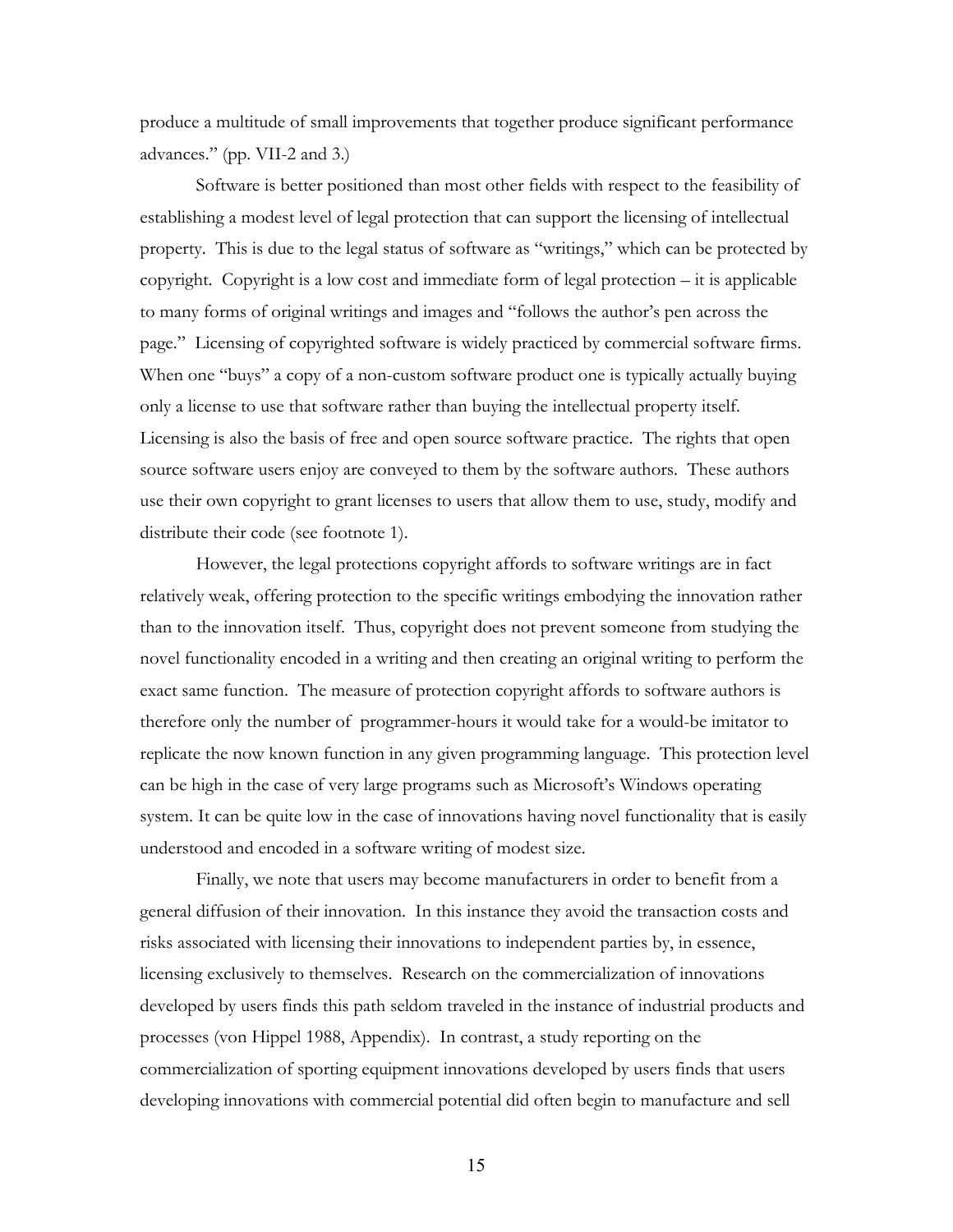products incorporating their innovations as a commercial business (Shah 1999). Starting a successful business is not a trivial undertaking. It is likely to seem a reasonable course of action for user-innovators only when their opportunity cost is low relative to likely profits[7](#page-15-0) and where the new start-up can obtain a sustainable competitive advantage in the marketplace.

Consider next the practicality of protecting an innovation as a trade secret. As was the case with patents, much intellectual property does not qualify for protection as a trade secret because it cannot simultaneously be kept secret and exploited for economic gain. All innovators can in principle keep product innovations secret while developing them and before putting them on the market. However, once the product is on the market, the trade secrets it contains can generally be legally discovered by those skilled in relevant arts and so lose their status as trade secrets. User-innovators have the additional possibility of benefiting for an indefinite period from the *process* innovations they develop while keeping them secret behind their factory walls.

However, trade secrets are not likely to remain secrets for long. Mansfield (1985) studied a sample of 100 American firms and found that the period during which intellectual property can be kept secret in fact appears to be quite limited. He reports that "…information concerning development decisions is generally in the hands of rivals within about 12 to 18 months, on the average, and information concerning the detailed nature and operation of a new product or process generally leaks out within about a year."[8](#page-15-1) 

<span id="page-15-0"></span> $7$  Possibly the rarity with which user-innovators were observed to adopt the role of manufacturer in the case of industrial goods innovations versus sporting goods will prove linked to the level of investment that userinnovators have sunk into the effective performance of their existing user roles – and the continuing opportunities and interest that they see in continuing these. The user-innovators reported on in von Hippel (1988, case history appendix) tended to be accomplished scientists and engineers employed by firms and universities. In contrast, the user-innovators studied by Shah (2000) tended to be young people who were dedicated to a sport (similar to "ski bums") and who did not yet have a paying job.

<span id="page-15-1"></span><sup>8</sup> In addition, a user-innovator may not be the only holder of "its" secret. Note in this regard that Rosenberg (1976) has shown that important innovations often come from outside of the industry of application. When this is so, and when innovations diffuse from one industry to another with a lag, it is likely that competing firms in the originating industry all will know the information and so incur no competitive loss relative to their rivals by revealing it to firms in other industries.

*If* research shows that an innovator's secret information is also frequently know by others, then all must estimate that the actual likelihood of keeping the information secret depends on the choice made by the possessor with the least to lose (or most to gain) from revealing it. If a holder of the secret judges that other possessors are likely to reveal it if they don't, any preference that they might have to hide their information is rendered moot.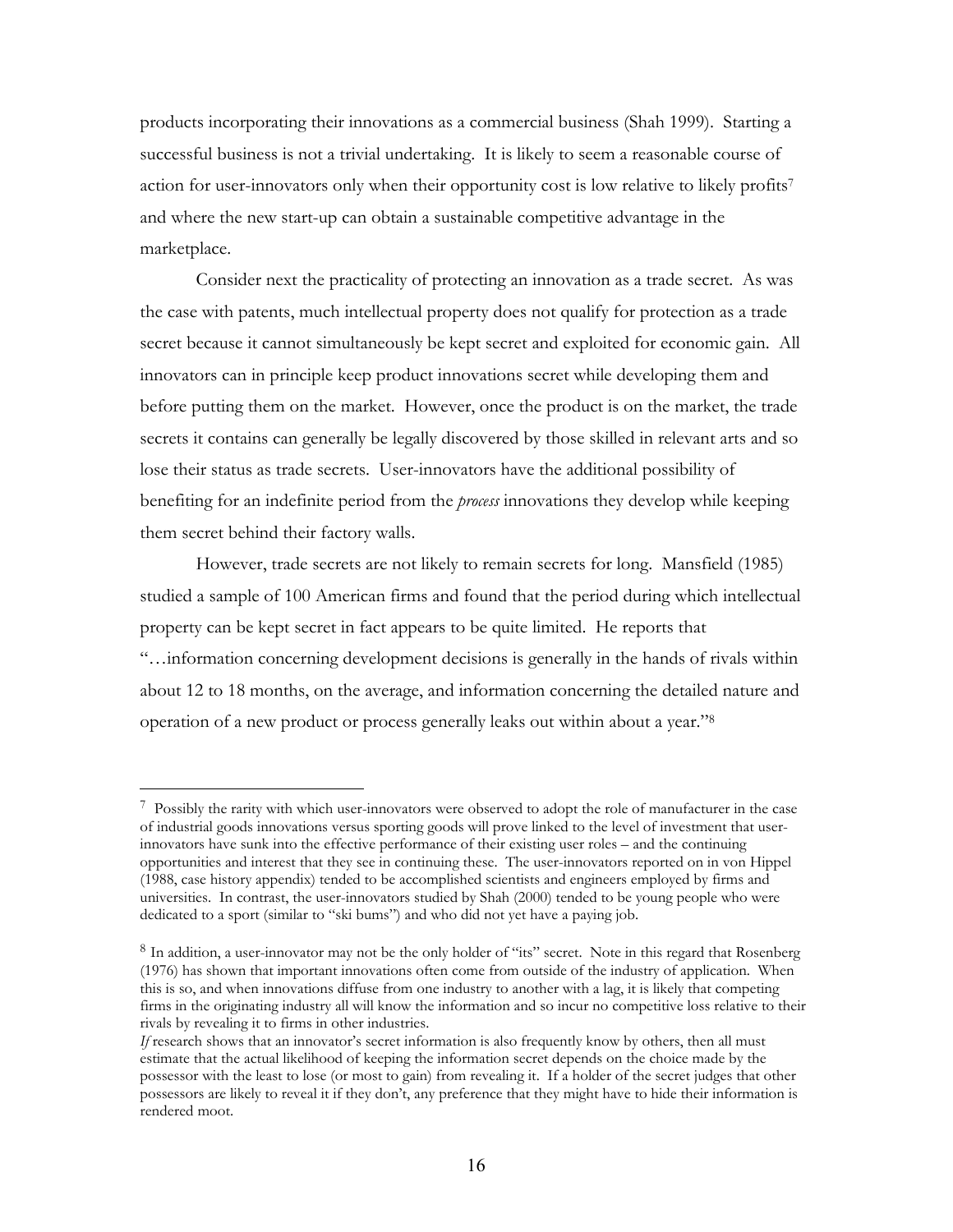# **Sources of benefit from free revealing**

Our discussions of the applicability of patent protection and trade secrecy protection to intellectual property appear to in most instances leave the innovator with only the choice between voluntary free revealing now and involuntary free revealing later. Given this choice, why should user-innovators choose to voluntarily free reveal now? This matter has been explored by Harhoff et al (2000). These authors review the research literature on the topic and develop a game-theoretic model to explore the effect of these incentives on users' decisions to reveal or hide their proprietary information.

A brief overview of the research on this topic, abstracted from Harhoff et al (2000), begins with Allen (1983). Allen described a phenomenon he called "collective invention" that he observed in archival records related to improvements in energy efficiency in the nineteenth-century English iron industry. He observed that at least some innovators in that field publicly revealed data on their furnace designs and performance in meetings of professional societies and in published material. He proposed that such behavior could be economically justified by profit-seeking firms on several grounds: (1) gains in reputation for the firm or firm managers are sufficient to offset a reduction in firm operating profits caused by free revealing; (2) so many people knew the information that it could not have been kept secret in any case; (3) the innovation is to some extent specific to the innovator and so free riders would not gain advantage equal to that of the innovator; (4) gains in the value of assets complementary to the use or production of the innovation exceed losses associated with free revealing; (5) free revealing may increase the innovator's profit by enlarging the overall market for the product under consideration.

Mishina (1989) studied free revealing in the lithographic equipment industry. He showed that equipment using firms may sometimes gain from revealing their innovation to equipment manufacturers even if doing so entails a loss of comparative advantage. This loss may be more than offset by additional production cost reductions provided by the manufacturer's version of the new equipment. (For example, consider that manufacturers often convert user-developed innovations ("home-builts") into a much more robust and reliable form when preparing them for sale on the commercial market. Also, manufacturers offer related services, such as field maintenance and repair programs, that innovating users must otherwise provide for themselves.)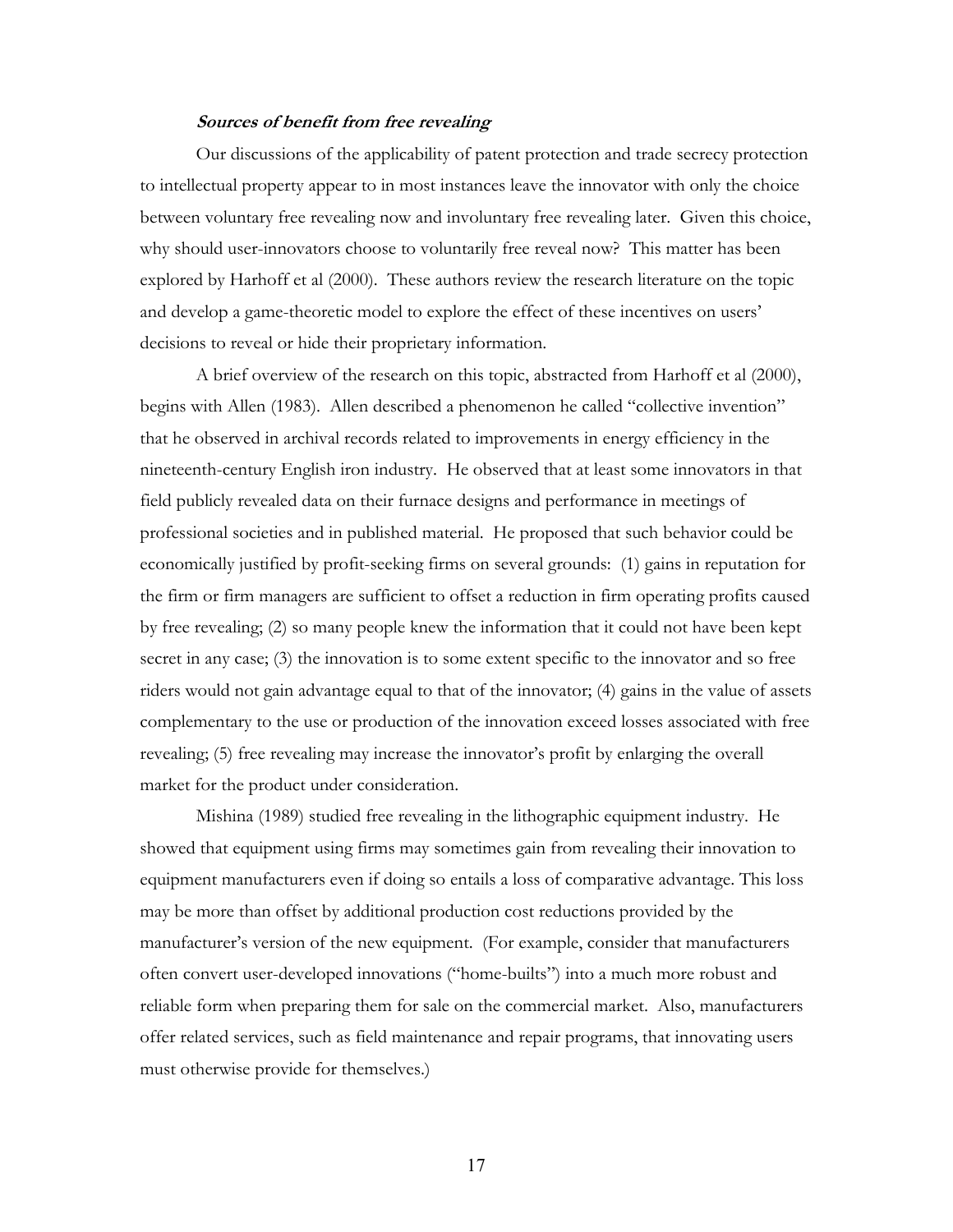Harhoff et al (2000) propose an additional class of incentives for free revealing related to the increased diffusion of freely revealed innovations. When an innovating user freely reveals an innovation, the direct result is to increase the diffusion of that innovation relative to what it would be if the innovation were either licensed at a fee or held secret. The innovating user may then benefit from the increase in diffusion via a number of effects. Among these are network effects, reputational gains, and related innovations induced among and revealed by other users. In addition, an innovation that is freely revealed and adopted by others can become an informal standard that may preempt the development and/or commercialization of other versions of the innovation. If, as was suggested by Allen, the innovation that is revealed is designed in a way that is especially appropriate to conditions unique to the innovator, this can result in creating a permanent source of advantage for that innovator. Note that being first to reveal a given type of innovation increases a user's chances of having *its* innovation widely adopted, other things being equal. This may induce innovators to race to reveal first.

Incentives to freely reveal innovations have also been explored in the specific context of open source software by Raymond (1999), Lerner and Tirole (2002) and others. Incentives proposed include the likelihood that free revealing of quality code can increase a programmer's reputation among peers and also among potential employers – thus increasing his or her value on the job market. Firms may also benefit from a reputation of being an employer of contributors to open source software projects. (To the extent that the incentives of employer and employee differ on this matter, there will be agency issues.) It has also been found that the cost disadvantage as perceived by innovators relative to free riders is likely to be low: those who contribute code to open source projects report that they both enjoyed and learned from the work of coding (Lakhani and Wolf 2002). Finally, a number of writers have proposed that communal norms, including altruism, may play a strong role in inducing free revealing in the field of open source field. For example, programmers may feel incented by "generalized reciprocity" (Ekeh 1974) to reveal their code because they have benefited from the code freely revealed by others.

Losses to innovators from free revealing come from the opportunity cost of not licensing or selling their software plus any advantage this action provides to competitors that free-ride on the innovation. With respect to the latter, the stronger the competition between the user-innovator and other users of the innovation, the larger will be the loss of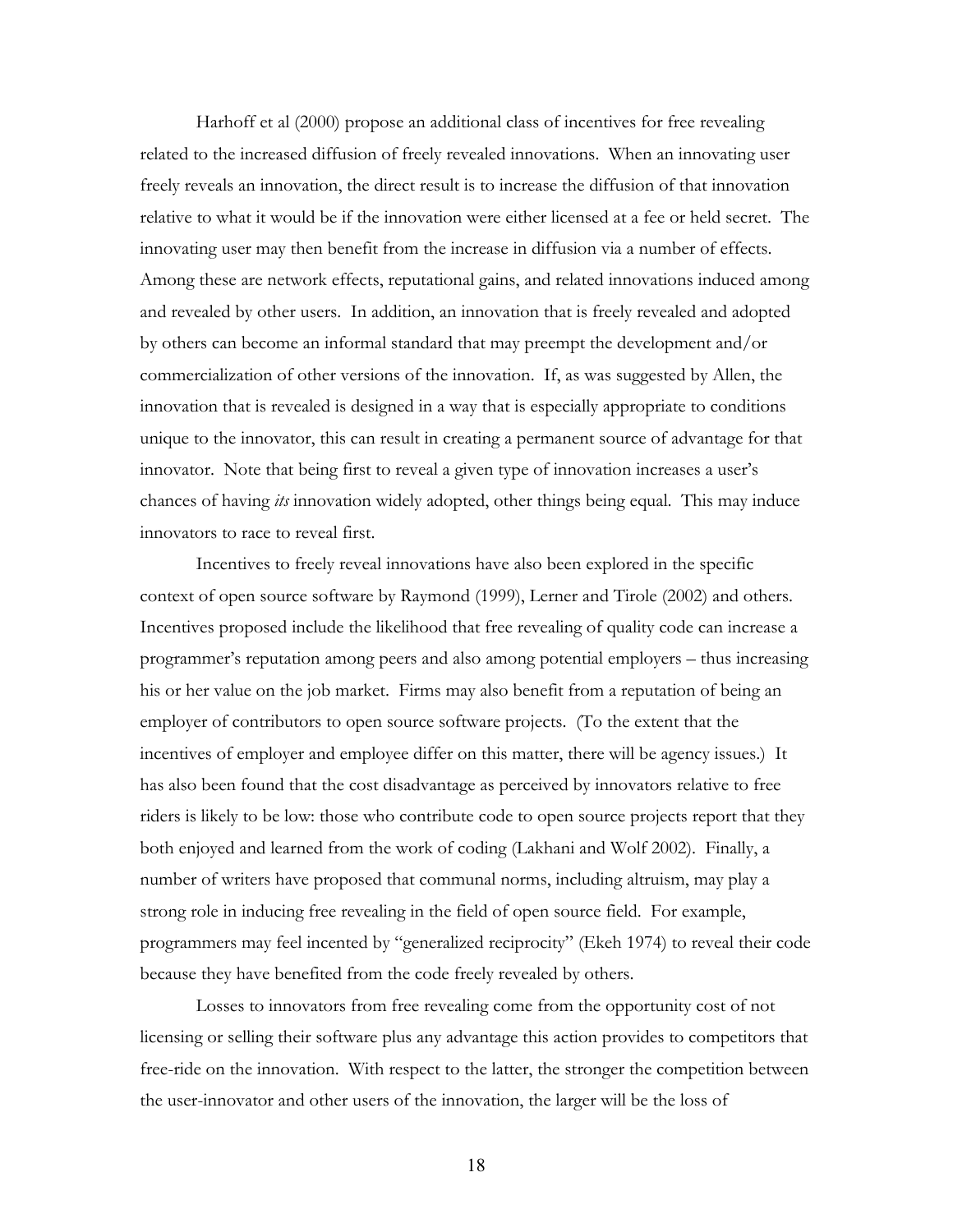competitive advantage that the innovator incurs by revealing. Conversely, when competition between innovation users is low, e.g. due to geographical separation of markets, the revealing user does not suffer as a consequence of the advantages he provides to others.

The effect of competition on willingness to free reveal has recently been documented by Franke and Shah (2002) in their study of four communities of sports enthusiasts mentioned previously. They report that 2 of the 4 communities studied were less competitive, having more an emphasis on joint experience and enjoyment; two were more competitive, having more a focus on relative performance and contests. One hundred and ninety seven participants responded to a questionnaire, with 37.8% reporting creating new or improved equipment for their sport (c.f. table 1). They found that a statement regarding free revealing of innovations ("I shared the innovation free of charge within the community" was significantly less agreed with by innovating members of the more rivalrous communities than by innovators within the less rivalrous communities ( $n = 40$ ,  $p < .001$ ). They also found that assistance provided by one community member to another during the innovation development process was significantly less within the more competitive communities ( $n =$ 191,  $p < .01$ ).

Free revealing in the *absence* of competition has been explored by Morrison et al (2000). These authors studied innovation sharing by Australian libraries that had made innovative modifications to their computerized library information systems (OPACs). The libraries studied were not competitors in the marketplace: all were non-profit organizations and, although their budgets were probably partially determined by the number of patrons they attracted, they served markets that were non-overlapping with respect to geographic coverage and/or subject matter. Morrison et al found that users had shared 56% (22 of the 39) of the OPAC modifications they had developed with manufacturers and/or or users. Forty four percent had not been shared.

The relationship of three variables to user innovation sharing were explored. The first involved the cost of transferring information on user-developed OPAC modifications. These are likely to be relatively minor in any case – at most involving providing a copy of user-developed software code plus some informal consulting by staff from the innovating library. However, it was reasoned that pre-existing membership in a manufacturersponsored users' group should lower this cost still further – user-members would have a convenient forum in which to announce and describe their innovations to fellow users and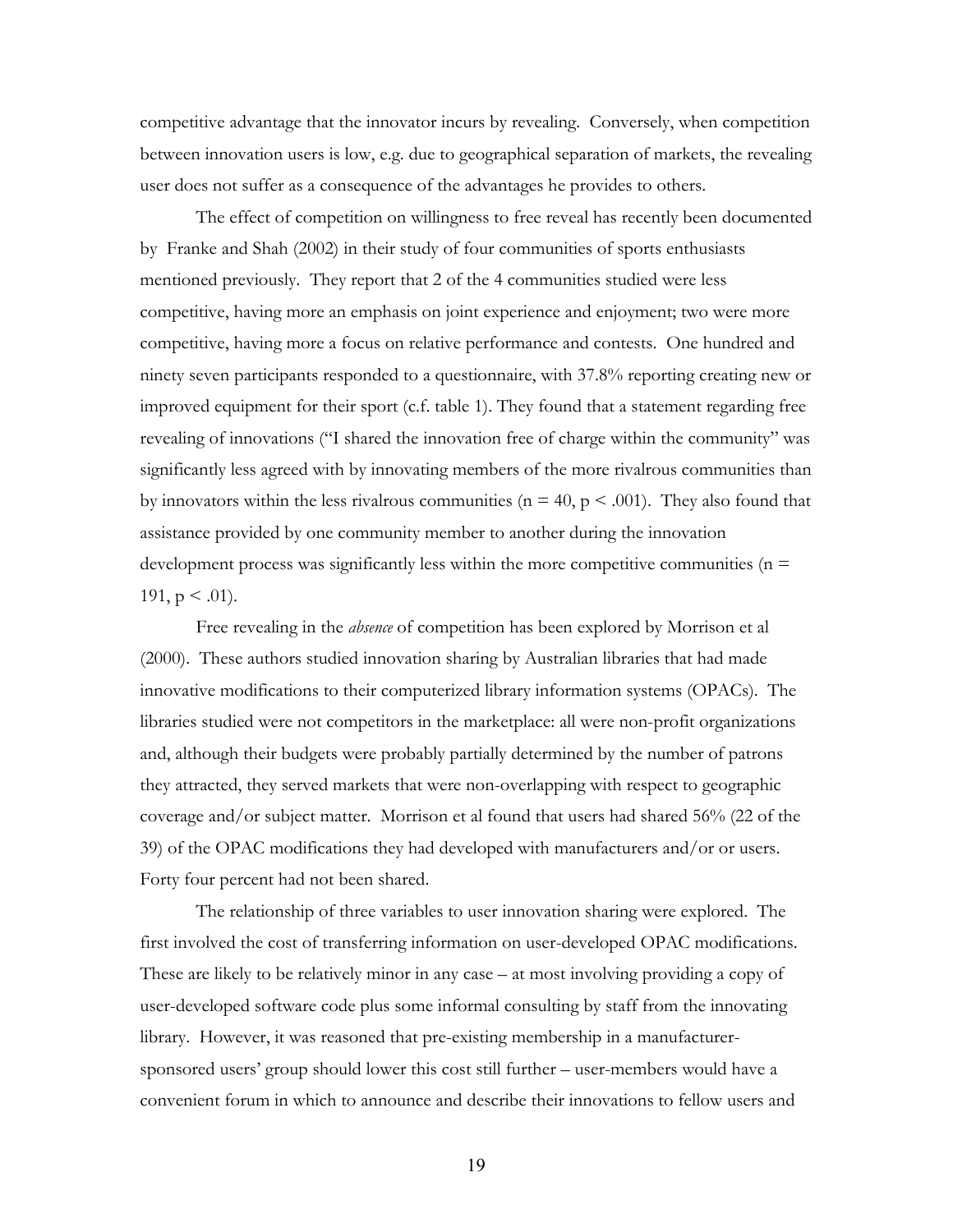to the manufacturer of their system. The second factor explored was the possibility that innovating users would be more likely to undertake the effort to inform other users and/or manufacturers of an innovation they had developed if they thought that those others would find it of value. The third factor had to do with the commercial value that manufacturers saw in each innovation. Manufacturer incentives to encourage the sharing of that information by users with their own engineers should logically be higher for innovations perceived as having commercial high value. (The second and third variables are not independent.)

| Table 3: Logit Model of Innovation Sharing                       |             |                |  |  |  |
|------------------------------------------------------------------|-------------|----------------|--|--|--|
|                                                                  | Coefficient | Standard Error |  |  |  |
| User belongs to OPAC user group                                  | 2.443       | 1.148          |  |  |  |
| Manufacturer's evaluation of the commercial                      | 0.032       | 0.018          |  |  |  |
| value of user's modifications                                    |             |                |  |  |  |
| User's perception its needs are unique                           | $-0.572$    | 0.304          |  |  |  |
| Constant                                                         | $-0.780$    | 1.283          |  |  |  |
|                                                                  |             |                |  |  |  |
| $= 0.28$ Classification rate $= 78.57\%$<br>$\chi^2_{3} = 11.03$ |             |                |  |  |  |
| Source: Morrison et al (2000), table 7                           |             |                |  |  |  |

A logit model of the innovation sharing decision incorporating these three variables shows all to be statistically significant. Further, the model showed a very strong discriminating ability. It forecast that 10 users would not share their innovations who did not, that 12 users who did share their innovations would. It predicted only 4 cases of sharing where it did not occur and 2 cases of not sharing where it did occur. Thus, the overall classification accuracy was 79%.

## **4.0 Innovation diffusion by users**

Our third and final condition for the emergence and successful functioning of user innovation networks was that users must somehow be able to diffuse the innovation-related information that they have freely revealed at a low cost both to themselves and to would-be adopters. Our reasoning regarding this condition begins by noting that innovators will only be interested in incurring diffusion costs that can be justified based upon the level of benefits they will receive from diffusing their innovation. Similarly, adopters will only be interested in learning about innovations at a cost justified by their expected innovation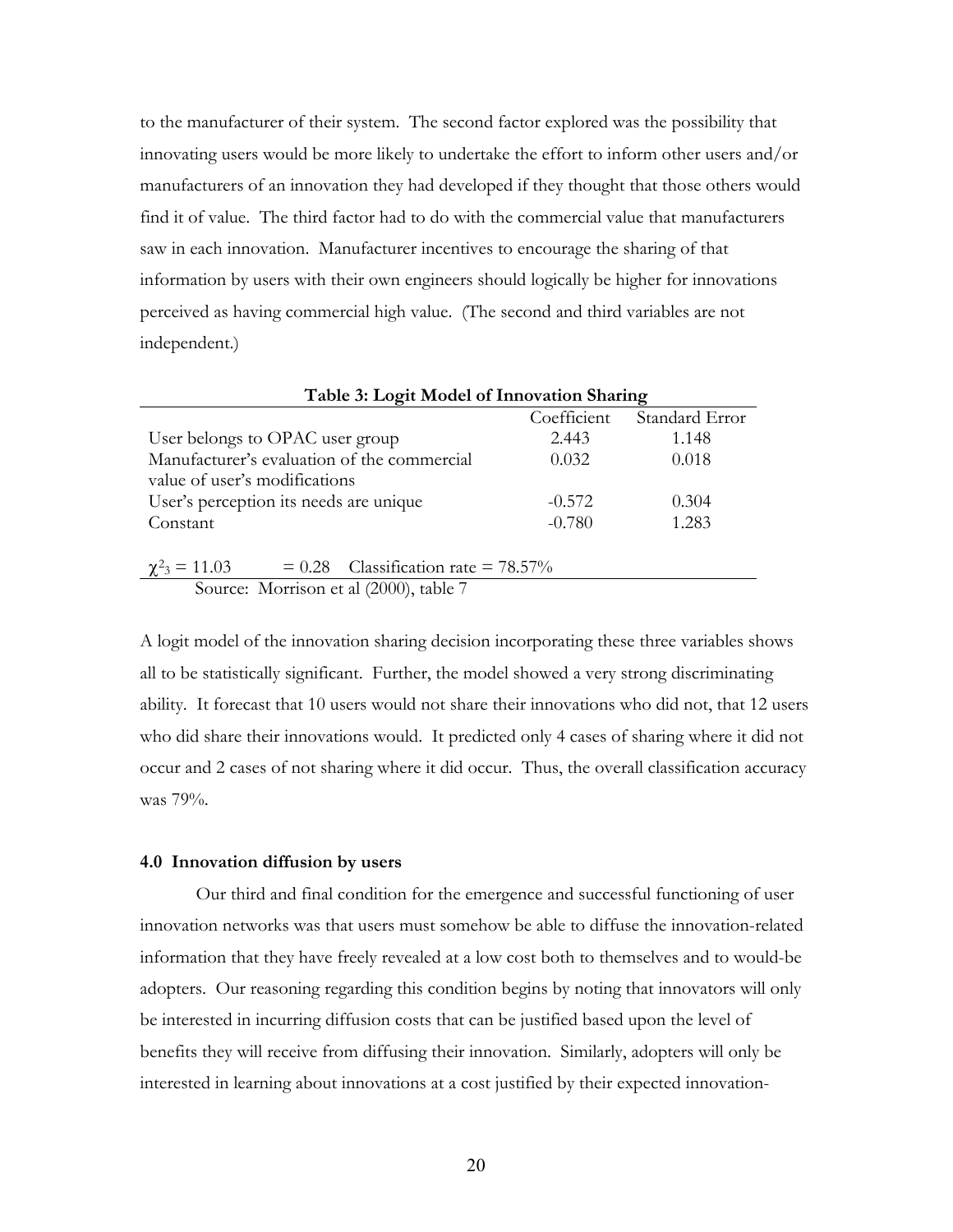related benefits. We have seen in section 2 that innovation streams that have a large cumulative impact are likely to be made up of relatively small individual innovations (Hollander 1965, Knight 1963). We have also seen in section 3 that benefits to innovators from free-revealing, while higher than benefits they could expect from licensing or secrecy, may well be low. On this basis we speculate that most innovations diffused via a user innovation network are likely to be of relatively low benefit to both diffusers and adopters, and so must be diffused at a low cost if they are to be diffused at all.

Kollock (1999) has used similar reasoning to argue that the advent of the Internet has been a major boon to the development of free and open source software development projects. As he points out, innovators can diffuse information about their innovative software programs – indeed, can diffuse the innovative programs themselves - very cheaply via the Internet. Also, costs can be very low for would-be adopters of open source software programs: they are transmitted in complete and ready-to-use form.

It is important to point out that low cost methods for diffusing innovation-related information exist in many fields that are *not* dependent on the Internet and that long predate it. Consider that those who share an interest may meet for a range of purposes such as conferences and contests. As a result, information diffusion costs in many fields are *episodically* very low, and innovators can store their innovations for occasional batch networking and diffusion at low incremental cost, the cost of coming to such a meeting having already been incurred. In these face-to-face settings, some information transfers are easily effected that would be difficult to transact over the Internet. As an example, consider again the high performance windsurfing innovation interview we quoted from at the start of this article. In that case fellow windsurfing enthusiasts gathered at an Hawaiian beach for a windsurfing contest. While there, they could transfer complex, poorly-encoded information in very low-cost, multimedia manner: "Watch how I do *this*," and "Run your hand along *this* curve I sanded into my surfboard – I think it makes all the difference for doing the type of flip I just showed you! Try it yourself while I watch and comment."

Finally, note that user innovation networks involving the production and diffusion of working copies of innovations – as opposed to information about them - are possible only when self-manufacture and/or distribution of innovative products directly by users can compete with commercial production and distribution. In the case of open source software this is possible because innovations can be "produced" and distributed essentially for free on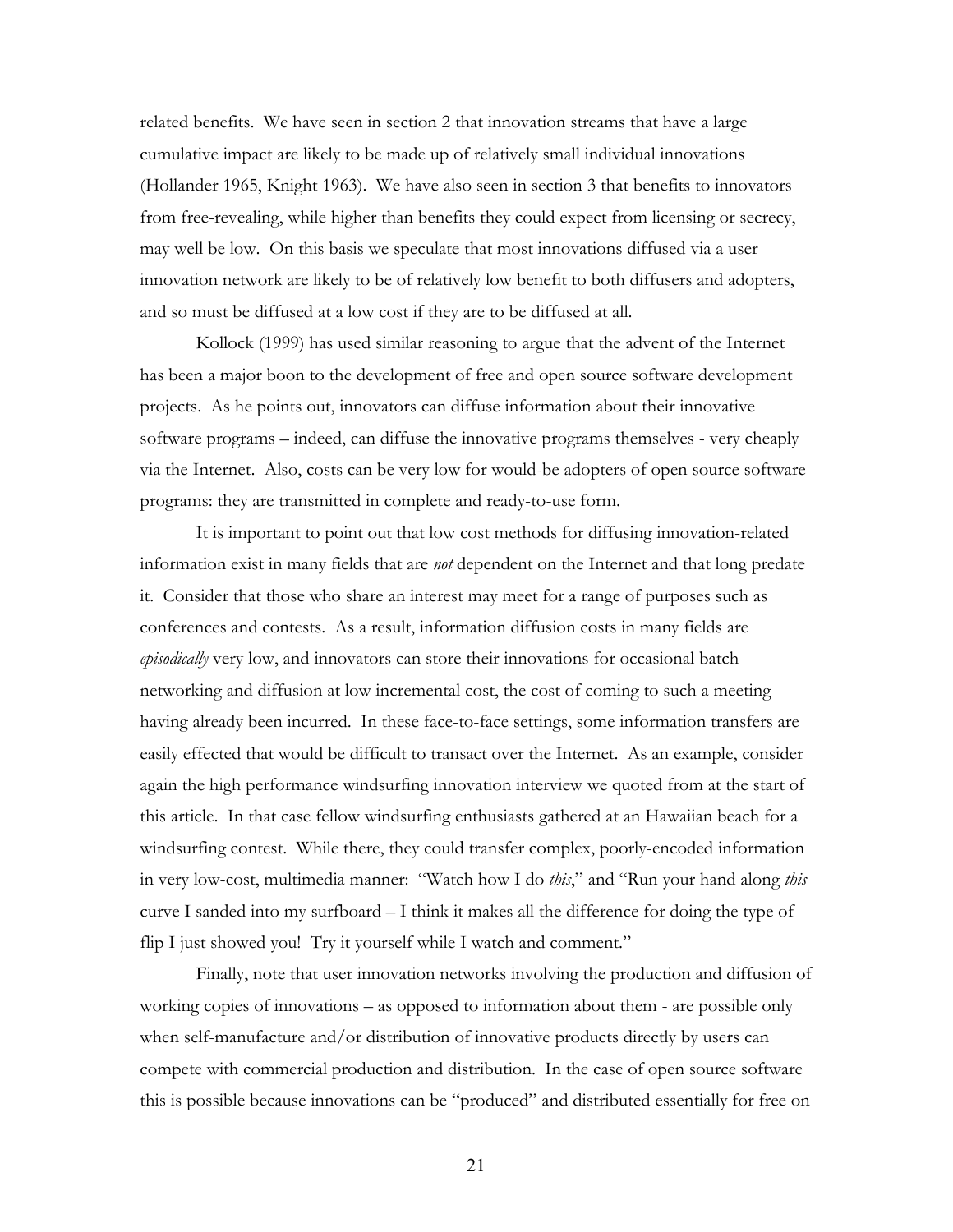the web, software being an information rather than a physical product. In the case of the sports innovation example, however, equipment (but not technique) innovations are embodied in physical product that, to achieve general diffusion, must be produced and physically distributed. These activities generally involve significant economies of scale. The result, in the case of the windsurfing example and for physical products generally, is that, while innovation prototyping and field trial and refinement can be carried out by users and within user innovation networks, production and diffusion of the physical products incorporating those innovations will usually be carried out by manufacturing firms.

# **5.0 Discussion and suggestions for further research**

We have now seen that conditions favorable to horizontal, user innovation networks may exist in many fields. That is: users do frequently innovate in many fields, and these users appear to often have the incentives to freely reveal and low-cost means for doing so.

Recall that in this paper we have focused on exploring why *users* in particular might innovate and then freely reveal their proprietary information on user innovation networks rather than attempt to hide or license that information. We have adopted this relatively narrow focus because it seems to us to be interesting and important to explore how and why innovation networks run exclusively for and by users function. Such networks offer the interesting prospect of direct user to user innovation processes that can dispense with manufacturers as intermediaries.

It has been found that when users can innovate for themselves to create precisely what they want, rather than being restricted to a set of options on offer that have been created by others, their satisfaction is higher (Franke and von Hippel, 2002). However, the social welfare benefits of user innovation networks based upon free revealing are not yet clear and would be a very interesting subject for study. Substitution of user innovation networks for more traditional manufacturer-user arrangements might increase social welfare – or might only shift the locus of innovation costs rather than reduce them.

 In the real world it may turn out that "pure" user innovation networks are a rarity and that most will incorporate contributions from manufacturers or material suppliers as well as users. Manufacturers, as has been mentioned, also have incentives to freely reveal innovations if this will increase their sales or their profits or increase the value of assets that they possess. Thus, manufacturers of proprietary computer hardware can have an incentive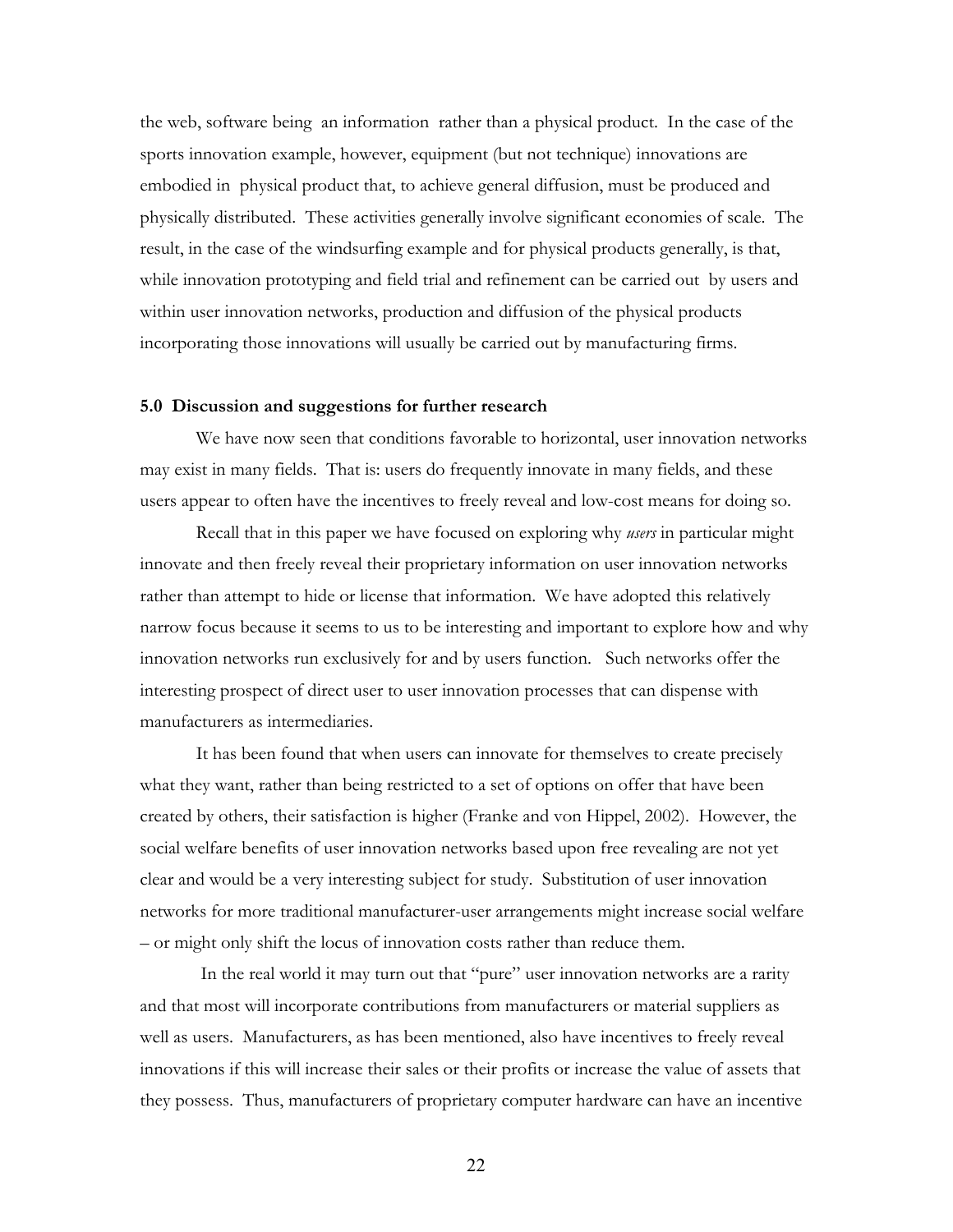to create and contribute novel open source software that will improve the link between a popular open source software program and their proprietary hardware.

The concept of horizontal, user-only innovation networks that we have considered in this paper can be extended to the more general category of user *content* networks. As is the case for user innovation networks, user content networks offer content that users either post as of interest to others and/or questions that users post to the network for a possible answer. Such content networks exist in both user-founded and run and commercial forms. Prominent examples can be found in the medical field in the form of specialized websites where patients and others are free to both post and download information on specific medical conditions. Many variations on commercially-supported user content networks also exist. Zagat.com is a website offering a compilation of restaurant evaluations by ordinary consumers that can be freely downloaded; Allexperts.com is a website offering free access to self-described experts who will provide information upon request.

When the service provided by such networks is simply to offer non-proprietary "content" in a more convenient and accessible form rather than to diffuse valuable innovations that have been freely revealed, the arguments for participation by users and others gets considerably simpler. One need consider only the costs and benefits associated with diffusion and not issues related to loss of proprietary intellectual property associated with the free revealing of innovations.

User innovation networks assume various forms, and it will be useful to explore the conditions appropriate for each, and the costs and benefits that each provide. For example, as was noted earlier, user innovation networks may, but need not, incorporate the qualities of user "communities" for participants, where these are defined as "…networks of interpersonal ties that provide sociability, support, information, a sense of belonging, and social identity." (Wellman 2002 p. 4). Franke and Shah (2002) report that the sports groups they studied offered the qualities of communities to participants. In contrast, those who provide or download, for example, novel user-developed statistical techniques to or from a web page such as the Boston Archive may simply view and use that user network as a simple tool rather than as a community.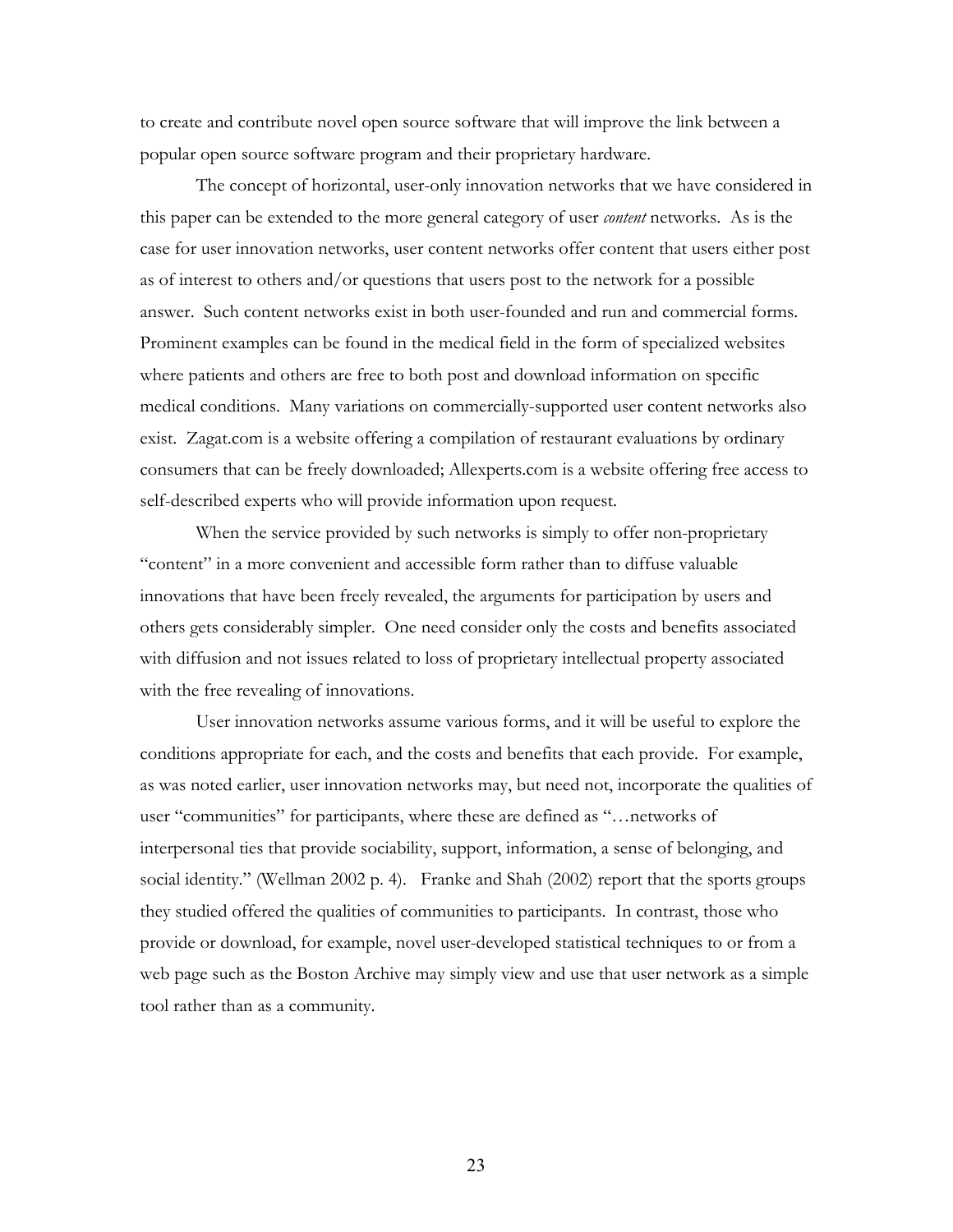#### **References**

Allen, Robert C. "Collective Invention." Journal of Economic Behavior and Organization 4, no.1(March 1983):1-24.

Cohen, W.M., Nelson, R.R., and Walsh, J.P. (2000) "Protecting their Intellectual Assets: Appropriability Conditions and Why U.S. Manufacturing Firms Patent (or not)," NBER Working Paper 7522.

Ekeh, P. P. (1974). *Social Exchange Theory: the Two Traditions*. Cambridge, MA: Harvard University Press.

Enos, John Lawrence. Petroleum Progress and Profits: A History of Process Innovation. Cambridge Mass.: MIT Press, 1962.

Franke, Nikolaus, and Sonali Shah (2002) ""How communities support innovative activities: an exploration of assistance and sharing among end-users" MIT Sloan School of Management Working Paper #4164 (August) Research Policy forthcoming (2002). Tables 12 and 14.

Franke, Nikolaus and Eric von Hippel (2002), "Satisfying Heterogeneous User Needs via Innovation Toolkits: The Case of Apache Security Software" MIT Sloan School of Management Working Paper # 4341-02, January, *Research Policy forthcoming*

Freeman, C. "Chemical Process Plant: Innovation and the World Market." National Institute Economic Review 45 (August 1968):2957.

Harhoff, Dietmar, Joachim Henkel and Eric von Hippel (2000) "Profiting from voluntary information spillovers: How users benefit from freely revealing their innovations," MIT Sloan School of Management Working Paper # 4125 (July) *Revised May, 2002*

Herstatt, Cornelius, and Eric von Hippel (1992), "From Experience: Developing New Product Concepts Via the Lead User Method: A Case Study in a "Low Tech" Field", Journal of Product Innovation Management, 1992;9: 213-221.

Hollander, Samuel. The Sources of Increased Efficiency: A Study of Du Pont Rayon Plants. Cambridge, Mass.: MIT Press, 1965.

Knight, Kenneth E. "A Study of Technological Innovation: The Evolution of Digital Computers." Unpublished Ph.D. dissertation, Carnegie Institute of Technology, Pittsburgh, PA., 1963.

Kollock, P. (1999). The Economies of Online Cooperation: Gifts and Public Goods in Cyberspace. Chapter 7, Communities in Cyberspace, M. A. Smith and P. Kollock eds. London, Routledge.

Lakhani, Karim and Eric von Hippel (2000) "How Open Source Software Works: "Free" User-to-User Assistance," MIT Sloan School of Management Working Paper #4117 (May) *Research Policy, forthcoming*

Lakhani, K. and R. Wolf (2001), "Does Free Software Mean Free Labor? Characteristics of Participants in Open Source Communities," BCG Survey Report, Boston, MA: Boston Consulting Group Report (available at http://www.osdn.com/bcg/).

Lerner and Tirole (2002), "Some Simple Economics of Open Source," *Journal of Industrial Economics*, forthcoming.

Levin, Richard C., Alvin K. Klevorick, Richard Nelson and Sidney G. Winter (1987), "Appropriating the Returns from Industrial Research and Development", Brookings Papers on Economic Activity, Vol. 3, pp. 783-831.

Levy, Steven (1984) *Hackers*, New York: Anchor/Doubleday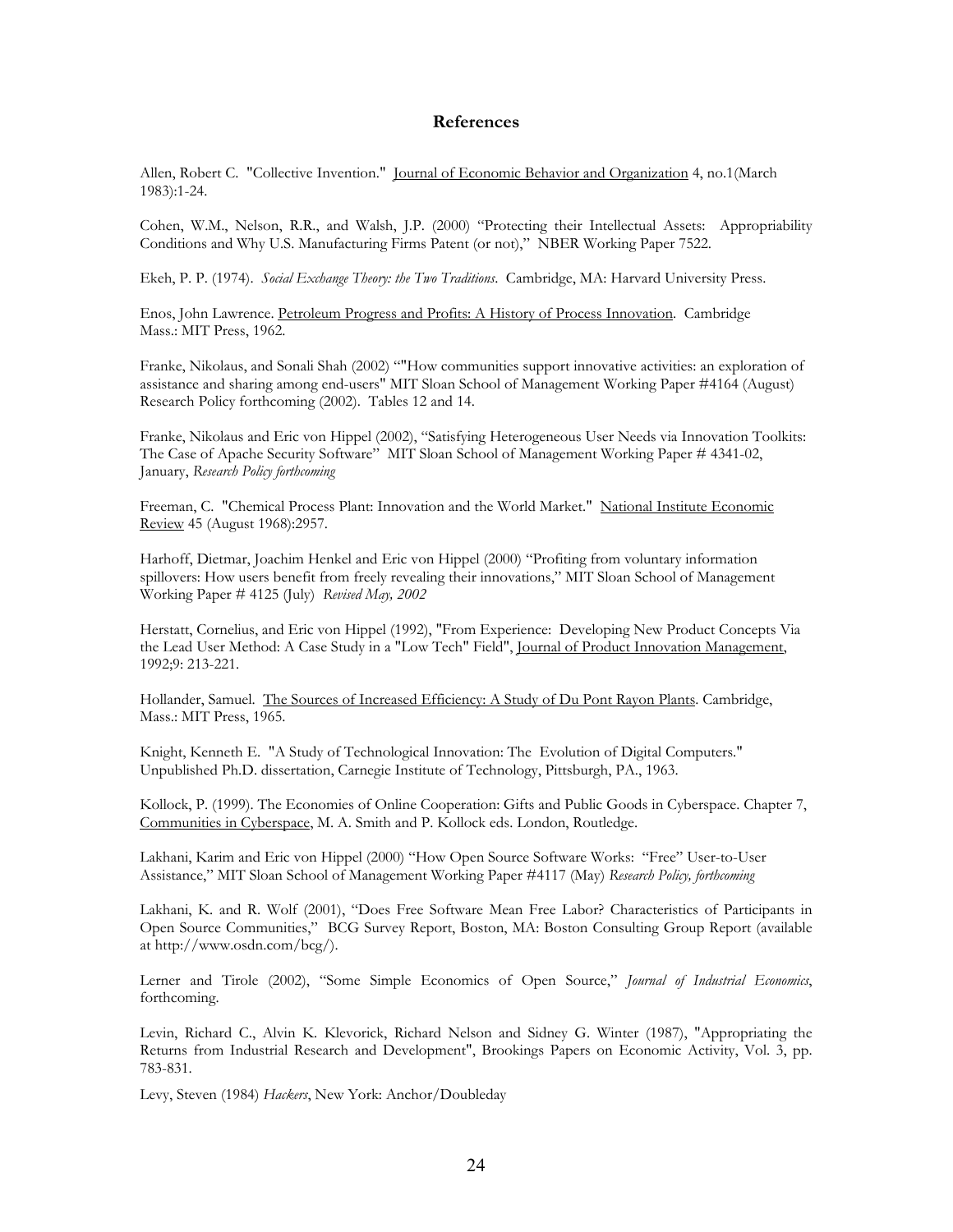Lim, Kwanghui (2000), "The Many Faces of Absorbtive Capacity: Spillovers of Copper Interconnect Technology for Semiconductor Chips," MIT Sloan School of Management Working paper # 4110

Lionetta, William G., Jr. "Sources of Innovation Within the Pultrusion Industry." Unpublished S.M. thesis, Sloan School of Management, Massachusetts Institute of Technology, Cambridge, Mass., 1977.

Lüthje, Christian (2000), "Characteristics of innovating users in a consumer goods field: An empirical study of sport-related product consumers" MIT Sloan School of Management Working Paper No. 4331-02 *Technovation, forthcoming* 

Luthje, Christian, Cornelius Herstatt and Eric von Hippel (2002), "The impact of use experience and knowledge on innovations:An empirical study of innovative activities among end-users," MIT Sloan School of Management Working Paper

Mansfield, Edwin (1968) Industrial Research and Technological Innovation: An Econometric Analysis. New York: W.W. Norton.

Mansfield, E. (1985). "How Rapidly Does New Industrial Technology Leak Out?," *Journal of Industrial Economics*. Vol. 34, pp. 217-223.

Mishina, K. (1989), *Essays on Technological Evolution*, unpublished Ph.D. Thesis, Harvard University.

Morrison, Pamela D., John H. Roberts and Eric von Hippel (2000), "Determinants of User Innovation and Innovation Sharing in a Local Market," Management Science, 46, 12 (December), pp1513-1527.

Niedner, Sven, Guido Hertel and Stefanie Hermann, (2000) "Motivation in Open Source Projects," <http://www.psychologie.uni-kiel.de/linux-study/>

Ogawa, Susumu (1997), "Does sticky information affect the locus of innovation? Evidence from the Japanese convenience-store industry" *Research Policy* Vol. 26, pp. 777-790.

Olson, Mancur (1965). The Logic of Collective Action: Public Goods and the Theory of Groups. Cambridge, Mass.: Harvard University Press.

Raymond, Eric S. (1999), The Cathedral & the Bazaar: Musings on Linux and Open Source by an Accidental Revolutionary, (Cambridge: O'Reilly)

Riggs, William and Eric von Hippel (1994), "The Impact of Scientific and Commercial Values on the Sources of Scientific Instrument Innovation," Research Policy 23 (July): 459-469.

Rosenberg, Nathan "Technological Change in the Machine Tool Industry, 1840-1910," Perspectives on Technology, Cambridge, 1976, chapter 1; also see "Uncertainty and Technological Change," in Landau, Taylor and Wright, The Mosaic of Economic Growth, Stanford 1996, esp. pp. 345-47.

Scherer, F. M. et al. (1959), Patents and the Corporation, 2nd ed. Boston: James Galvin and Associates.

Schmookler, Jacob. Invention and Economic Growth. Cambridge, Mass.: Harvard University Press, 1966.

Shah, Sonali (2000) "Sources and Patterns of Innovation in a Consumer Products Field: Innovations in Sporting Equipment" Sloan Working Paper #4105 (May)

Shaw, Brian (1985) "The Role of the Interaction between the User and the Manufacturer in Medical Equipment Innovation." *R&D Management*, Vol. 15, no.4 (October), pp. 283-92.

Taylor, C. T. and Z.A. Silberston (1973) The Economic Impact of the Patent System: A Study of the British Experience Cambridge: Cambridge University Press.